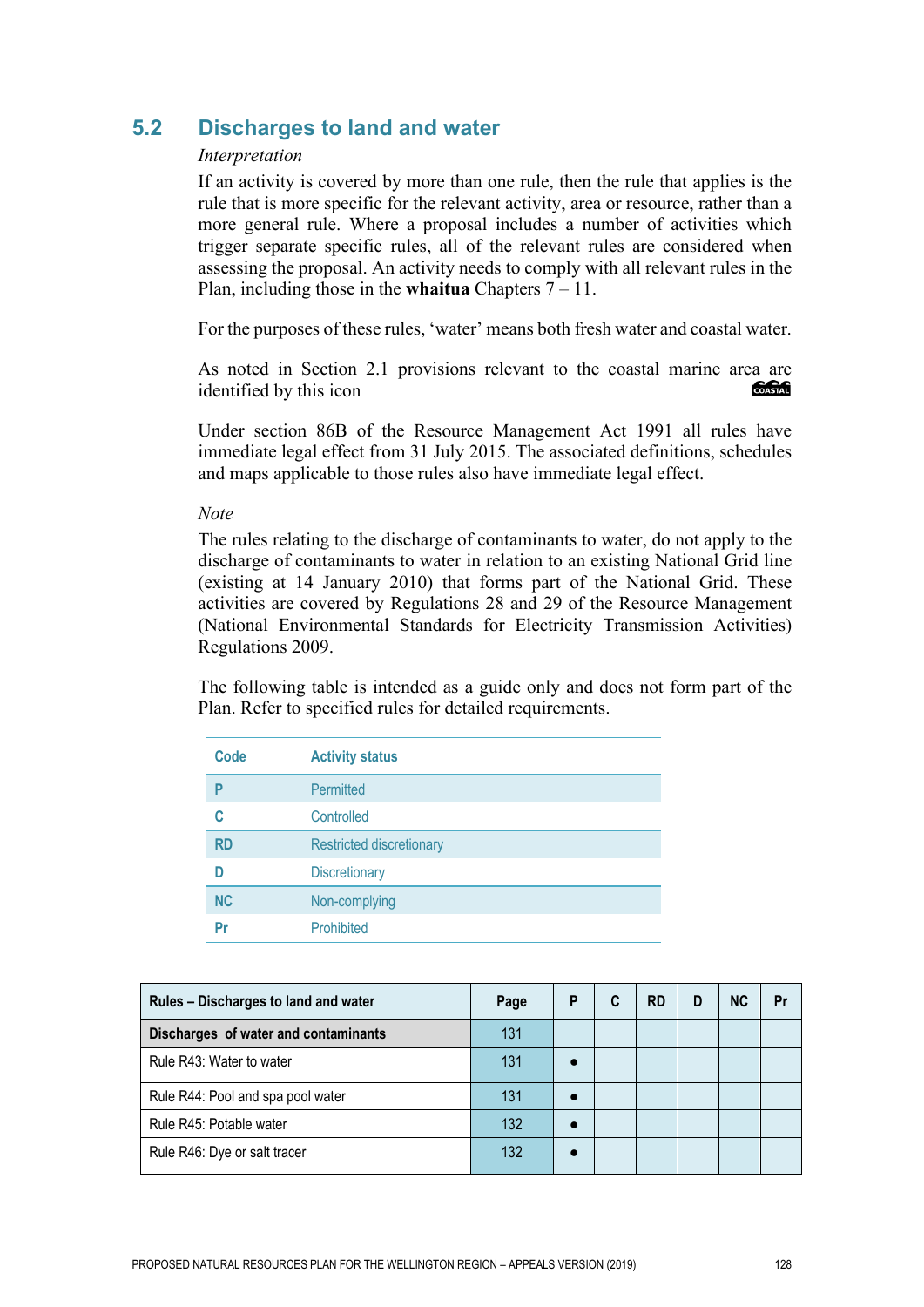| Rules - Discharges to land and water                                                                                        | Page | P         | C         | <b>RD</b> | D         | <b>NC</b> | Pr |
|-----------------------------------------------------------------------------------------------------------------------------|------|-----------|-----------|-----------|-----------|-----------|----|
| Rule R47: Other dye or salt tracer                                                                                          | 133  |           | $\bullet$ |           |           |           |    |
| <b>Stormwater</b>                                                                                                           | 134  |           |           |           |           |           |    |
| Rule R48: Stormwater from an individual property                                                                            | 134  | $\bullet$ |           |           |           |           |    |
| Rule R48A: Stormwater from new subdivision and<br>development                                                               | 135  |           |           |           |           |           |    |
| Rule R52A: Stormwater from new subdivision and<br>development                                                               | 135  |           |           |           |           |           |    |
| Rule R49: Stormwater to land                                                                                                | 136  | $\bullet$ |           |           |           |           |    |
| Rule R50: Stormwater from a local authority or state<br>highway network - controlled activity                               | 136  |           |           |           |           |           |    |
| Rule R51: Stormwater from a local authority or state<br>highway network with a stormwater management<br>strategy            | 137  |           |           |           |           |           |    |
| Rule R52: Stormwater from a port, or airport or state<br>highway                                                            | 137  |           |           |           |           |           |    |
| Rule R53: All other stormwater                                                                                              | 138  |           |           |           |           |           |    |
| Water races and pumped drainage schemes                                                                                     | 138  |           |           |           |           |           |    |
| Rule R58: Water races                                                                                                       | 138  |           |           |           |           |           |    |
| Rule R59: Existing pumped drainage schemes                                                                                  | 138  |           |           |           |           |           |    |
| Rule R60: All other pumped drainage schemes                                                                                 | 139  |           |           |           |           |           |    |
| On-site domestic wastewater                                                                                                 | 139  |           |           |           |           |           |    |
| Rule R71: Pit latrine                                                                                                       | 139  |           |           |           |           |           |    |
| Rule R72: Composting toilets                                                                                                | 140  |           |           |           |           |           |    |
| Rule R73: Greywater                                                                                                         | 140  |           |           |           |           |           |    |
| Rule R74: Existing on-site domestic wastewater<br>systems                                                                   | 141  |           |           |           |           |           |    |
| Rule R75: New or modified on-site domestic<br>wastewater systems                                                            | 142  |           |           |           |           |           |    |
| Rule R76: New or modified on-site domestic<br>wastewater systems within community drinking water<br>supply protection areas | 143  |           |           |           |           |           |    |
| Wastewater                                                                                                                  | 145  |           |           |           |           |           |    |
| Rule R61: Wastewater discharges to coastal and fresh<br>water                                                               | 145  |           |           |           | $\bullet$ |           |    |
| Rule R62: New dDischarges of wastewater to fresh<br>water                                                                   | 145  |           |           |           |           |           |    |
| Rule R79: Discharge of wastewater from an industrial<br>or trade process                                                    | 146  |           |           |           |           |           |    |
| Rule R80: Discharge of treated wastewater from a<br>wastewater network                                                      | 151  |           |           | e         |           |           |    |
| Drinking water treatment plant waste                                                                                        | 153  |           |           |           |           |           |    |
| Rule R81: Drinking water treatment plant supernatant<br>waste                                                               | 153  |           |           |           |           |           |    |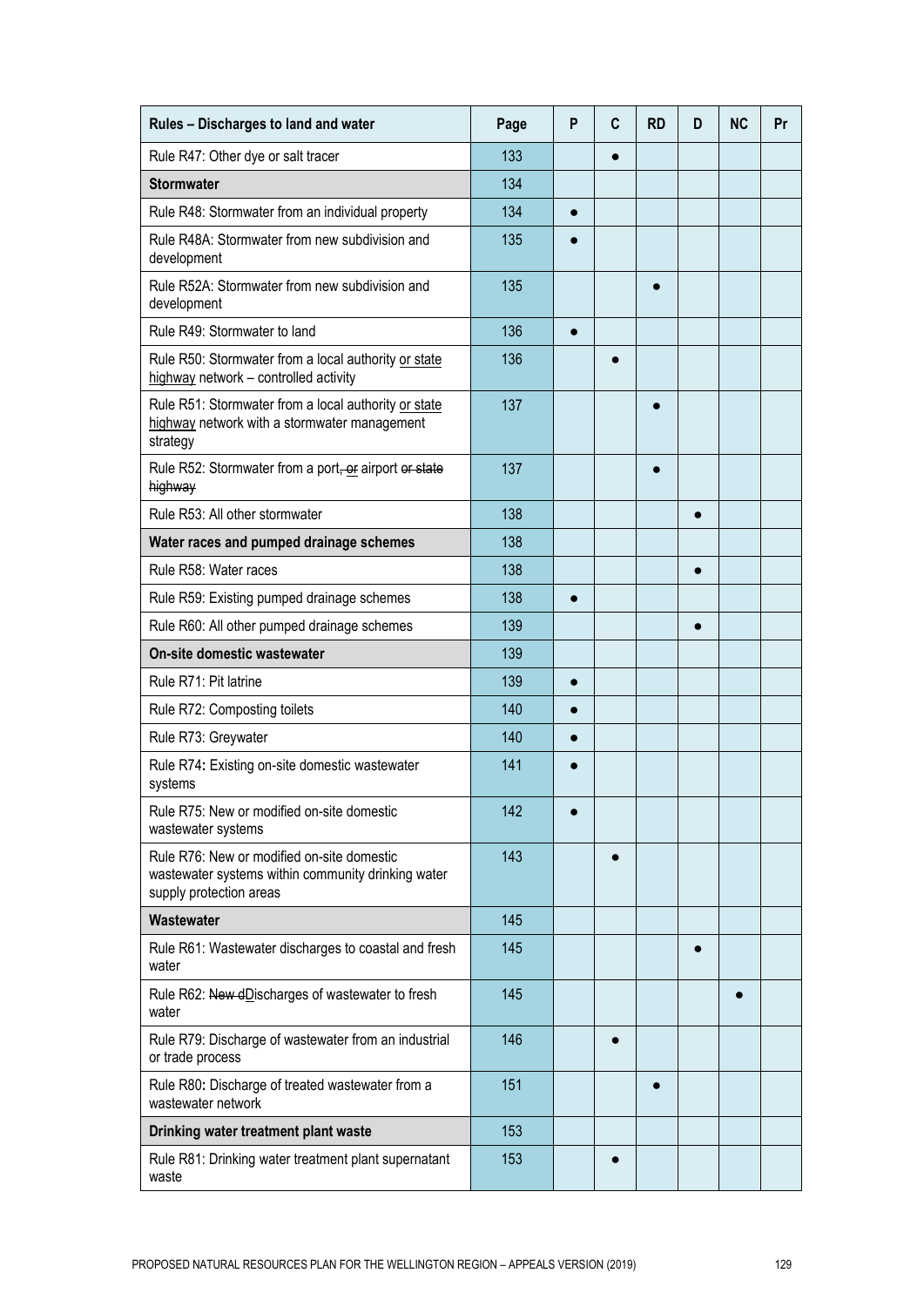| Rules - Discharges to land and water                                                          | Page | P         | C         | <b>RD</b> | D         | <b>NC</b> | Pr |
|-----------------------------------------------------------------------------------------------|------|-----------|-----------|-----------|-----------|-----------|----|
| <b>Biosolids</b>                                                                              | 153  |           |           |           |           |           |    |
| Rule R77: Discharge of biosolids to land                                                      | 153  | $\bullet$ |           |           |           |           |    |
| Rule R78: Discharge of biosolids to land                                                      | 154  |           |           | $\bullet$ |           |           |    |
| <b>Fertiliser and animal effluent</b>                                                         | 155  |           |           |           |           |           |    |
| Rule R82: Discharge of fertiliser from ground-based or<br>aerial discharge                    | 155  | $\bullet$ |           |           |           |           |    |
| Rule R83: Discharge of collected animal effluent onto<br>or into land                         | 155  |           |           |           |           |           |    |
| Rule R84: Discharge of collected animal effluent to<br>water                                  | 157  |           |           |           |           |           |    |
| Compost, solid animal waste, refuse, silage and<br>refuse                                     | 157  |           |           |           |           |           |    |
| Rule R85: Discharge of compost or solid animal waste<br>to land                               | 157  |           |           |           |           |           |    |
| Rule R86: Discharge of compost or solid animal waste<br>to land                               | 158  |           |           |           |           |           |    |
| Rule R90: Manufacture and storage of silage and<br>compost, and storage of solid animal waste | 158  |           |           |           |           |           |    |
| Rule R89: Farm refuse dumps                                                                   | 159  |           |           |           |           |           |    |
| Rule R91: Offal pit                                                                           | 160  |           |           |           |           |           |    |
| <b>Cleanfill material</b>                                                                     | 161  |           |           |           |           |           |    |
| Rule R70: Cleanfill material                                                                  | 161  |           |           |           |           |           |    |
| <b>Contaminated land and hazardous substances</b>                                             | 161  |           |           |           |           |           |    |
| Rule R54: Detailed site investigation                                                         | 161  |           |           |           |           |           |    |
| Rule R55: Discharges from contaminated land                                                   | 162  |           |           |           |           |           |    |
| Rule R56: Investigation of, or discharges from<br>contaminated land                           | 163  |           |           |           |           |           |    |
| Vertebrate toxic agents                                                                       | 163  |           |           |           |           |           |    |
| Rule R87: Land-based discharge of vertebrate toxic<br>agents                                  | 163  | $\bullet$ |           |           |           |           |    |
| Rule R88: Aerial discharge of vertebrate toxic agents                                         | 164  |           | $\bullet$ |           |           |           |    |
| Wastewater from ships and offshore installations<br>and biofoul cleaning                      | 164  |           |           |           |           |           |    |
| Rule R63: Wastewater from ships and offshore<br>installations                                 | 164  | $\bullet$ |           |           |           |           |    |
| Rule R64: Wastewater from ships and offshore<br>installations                                 | 165  |           |           |           |           | 0         |    |
| Rule R65: In-water biofoul cleaning                                                           | 165  | $\bullet$ |           |           |           |           |    |
| Rule R66: In-water biofoul cleaning                                                           | 166  |           |           |           | $\bullet$ |           |    |
| All other discharges                                                                          | 166  |           |           |           |           |           |    |
| Rule R42: Minor discharges                                                                    | 166  | $\bullet$ |           |           |           |           |    |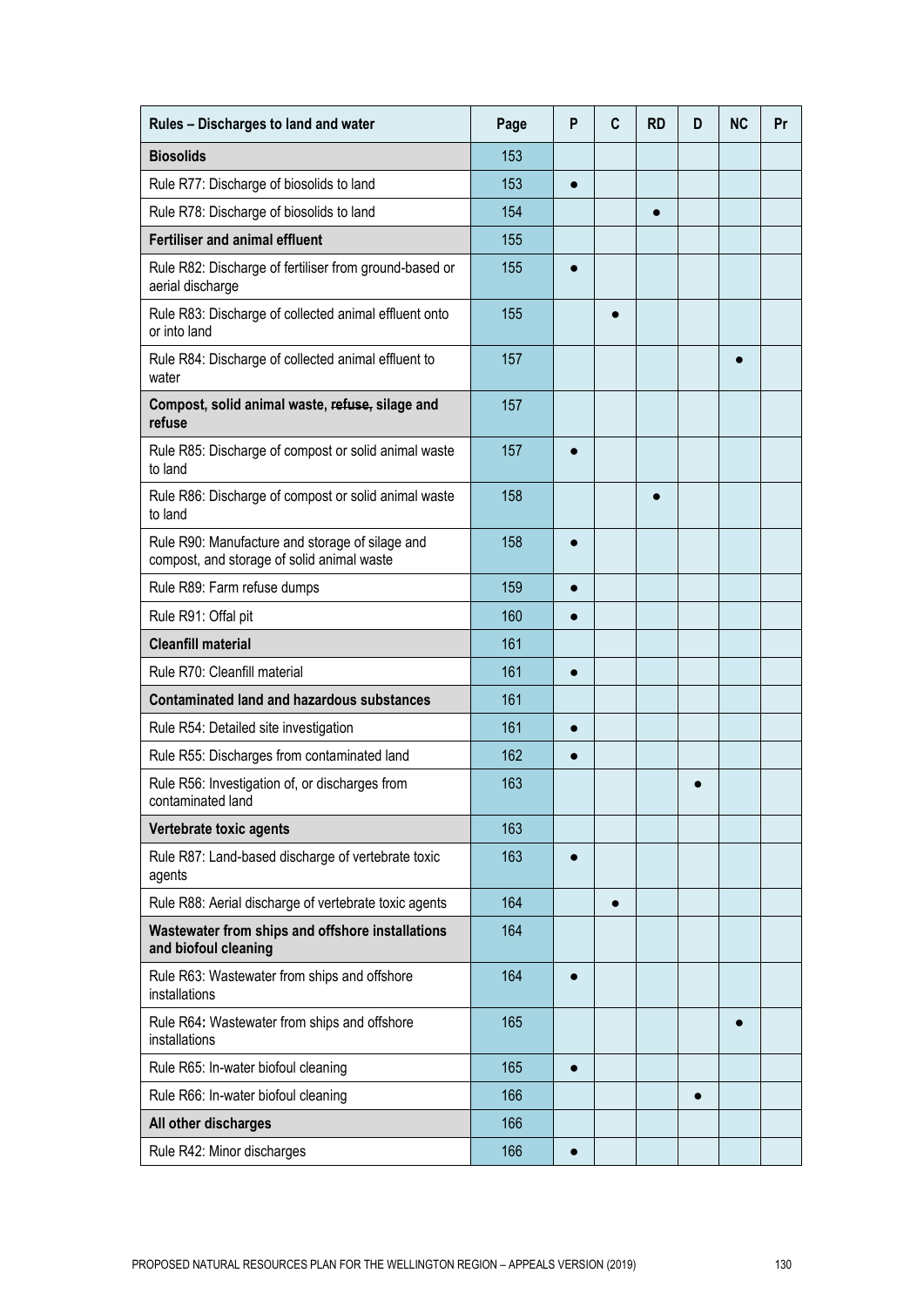| Rules - Discharges to land and water                                                                                                                                                                                            | Page | P | RD | <b>NC</b> | Pr |
|---------------------------------------------------------------------------------------------------------------------------------------------------------------------------------------------------------------------------------|------|---|----|-----------|----|
| Rule R69: Minor contaminants                                                                                                                                                                                                    | 167  |   |    |           |    |
| Rule R92: Rule R92: Discharges to land from a new pit<br>latrine, a new farm refuse dump, a new offal pit, er-of<br>collected animal effluent or solid animal waste within a<br>community drinking water supply protection area | 168  |   |    |           |    |
| Rule R67: All other discharges to sites of significance                                                                                                                                                                         | 168  |   |    |           |    |
| Rule R68: All other discharges                                                                                                                                                                                                  | 168  |   |    |           |    |
|                                                                                                                                                                                                                                 |      |   |    |           |    |

#### $5.2.1$ **Discharges to land and water other methods**

The Wellington Regional Council will promote sustainable land and water management through Methods M1, M2, M6, M7, M8, M9, M10, M11, M12, M13, M14, M15, M16, M17, M18, M19, M20, M21, M22, M25, M26, M27, and M28.

#### $5.2.2$ **Discharges of water and contaminants**

## Rule R43: Water to water – permitted activity

The discharge of water into water is a permitted activity, provided the following conditions are met:

- (a) the discharge is to the same water body or area of coastal water it was taken from, and
- (b) the quality of the discharged water is the same as or better than the quality of the water body or area of coastal water it was taken from, and
- (c) the discharge shall not cause a change in temperature of more than  $2^{\circ}C$ in the receiving water after the zone of reasonable mixing, and
- (d) the discharge shall not cause any erosion of the channel or banks of the receiving water body or the coastal marine area.

## Rule R44: Pool and spa pool water – permitted activity

The discharge of water into water, or onto or into land where it may enter water from a swimming pool, or spa pool, on a residential **property** is a permitted activity provided the following conditions are met:

- (a) the discharge does not enter a site or habitat identified in Schedule A (outstanding water bodies), Schedule C (mana whenua), Schedule F1 (rivers/lakes), Schedule F3 (significant wetlands), Schedule F4 (coastal sites), or Schedule H1 (contact recreation) and
- (b) the discharge shall not contain any filter backwash water, copper chemicals or flocculants, including, but not limited to, aluminium salts, and
- (c) the swimming pool or spa pool is not covered for a period of 14 days, and has not been treated within the previous 14 days with a pool



*<u> 2000 - 2000 - 2000 - 2000 - 2000 - 2000 - 2000 - 2000 - 2000 - 2000 - 2000 - 2000 - 2000 - 2000 - 2000 - 2000 - 2000 - 2000 - 2000 - 2000 - 2000 - 2000 - 2000 - 2000 - 2000 - 2000 - 2000 - 2000 - 2000 - 2000 - 2000 - 2*</u>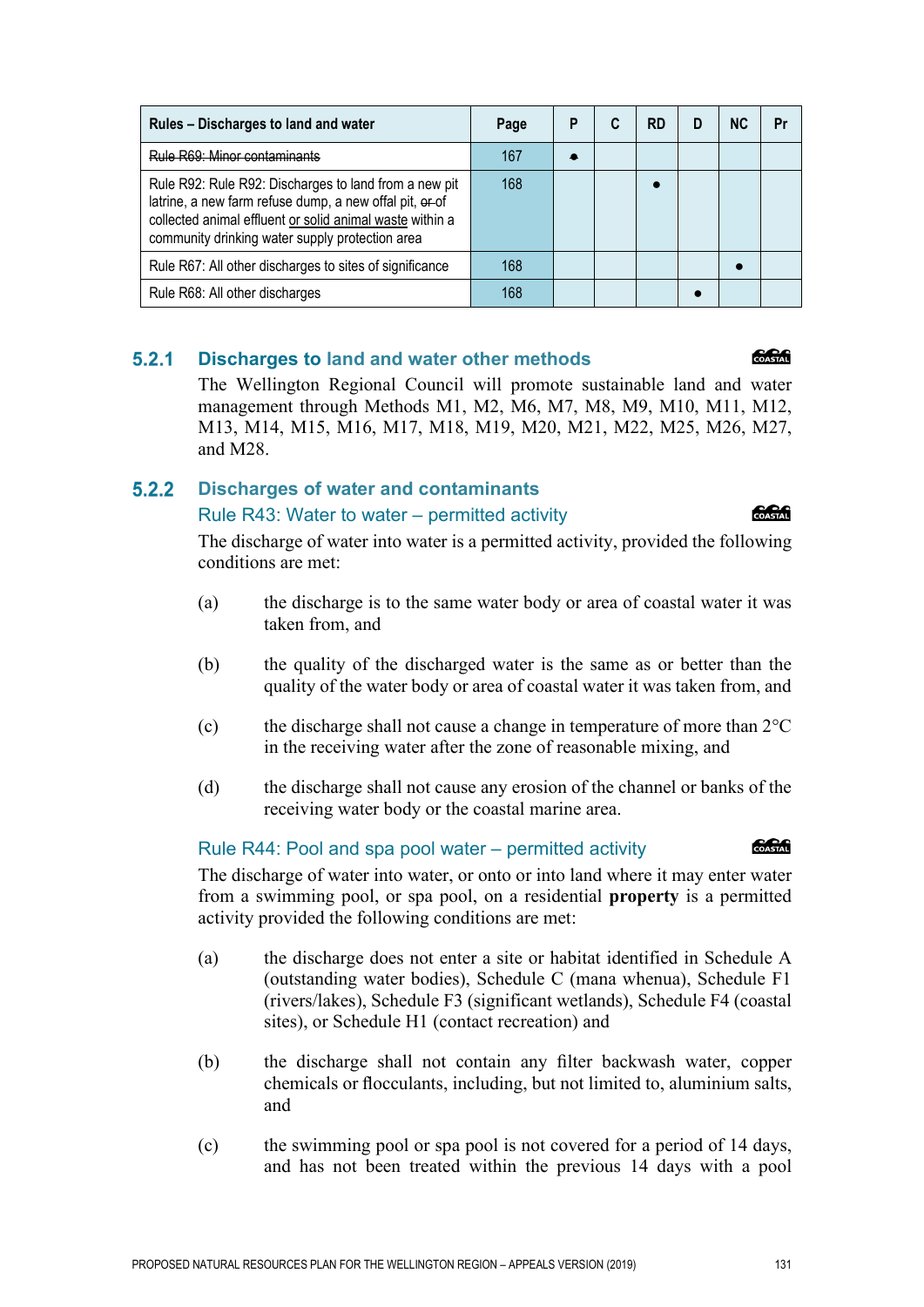sanitising agent, including, but not limited to, chlorine, bromine or polyhexamethylene biguanide, and

- (d) if the discharge enters fresh water, the discharge is not from a saltwater pool, and
- (e) the discharge shall not result in water or contaminants discharging onto another **property**.

# Rule R45: Potable water – permitted activity

COASTAL

The discharge of potable water, including scouring water, into water, or onto or into land where it may enter water, for the purpose of draining pipelines or water reservoirs for inspection, repair, maintenance or **upgrade** is a permitted activity provided the following conditions are met:

- (a) if the discharge is to a tidally-influenced environment, the discharge occurs during the time between three hours before and three hours after high tide, unless the discharge occurs directly into open water without disturbing sediment, and
- (b) the discharge shall not contain backwash water from a water treatment plant, and
- (c) the concentration of free or combined residual chlorine
	- (i) in the discharge shall not exceed  $0.3g/m<sup>3</sup>$ , or
	- (ii) for significant rivers (Schedule F1 rivers or streams with high macroinvertebrate health) shall not exceed  $0.0004$  g/m<sup>3</sup>, or  $0.003$ g/m<sup>3</sup> for all other fresh water bodies, after the **zone of reasonable mixing**, and
- (d) the concentration of fluoride in the discharge shall not exceed  $1.5g/m<sup>3</sup>$ , and
- (e) the discharge shall not cause any conspicuous change in the colour or visual clarity in the receiving water after the **zone of reasonable mixing**, and
- (f) the discharge shall not cause any erosion of the channel or banks of the receiving water body or the coastal marine area.

Rule R46: Dye or salt tracer – permitted activity

**COASTAL** 

The discharge of dye or salt tracer, excluding radioisotope tracers, into water or onto or into land where it may enter water is a permitted activity, provided the following conditions are met:

(a) the discharge is not into a water body within a **community drinking water supply protection area** as shown on Map 26, Map 27a, Map 27b or Map 27c, and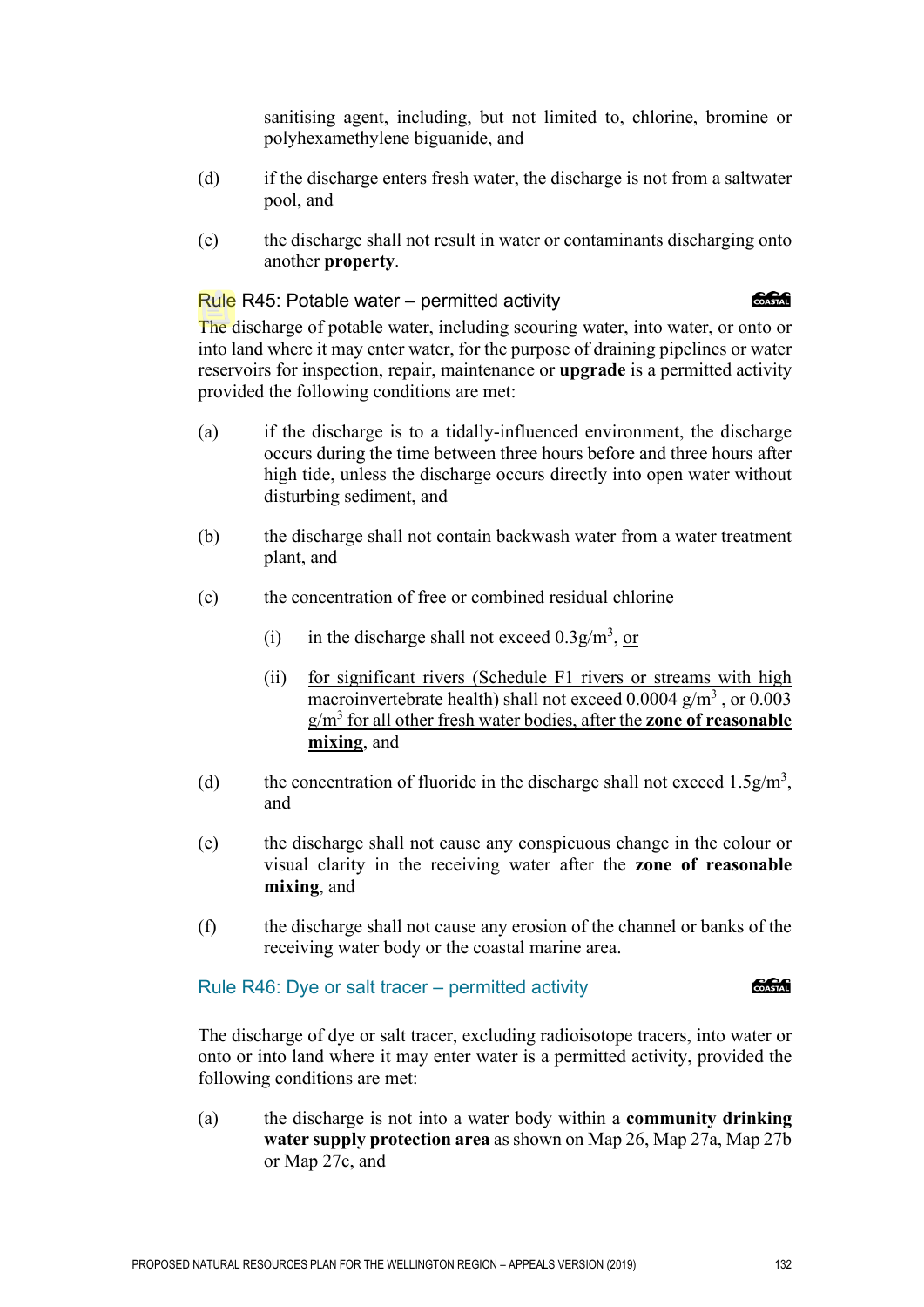- (b) the dye or salt tracer shall not exceed:
	- $(i)$ 20L of dye in solution, or
	- $(ii)$ 10kg of salt, or
	- $(iii)$ 100L of salt solution, and
- (c) the dye or salt tracer is not a hazardous substance in accordance with the Hazardous Substances and New Organisms Act 1996, and
- (d) the Wellington Regional Council is notified prior to the dye or salt tracer being discharged, including details of the:
	- $(i)$ persons responsible for the discharge, including contact details, and
	- nature of the tracer (including type, colour, product name or  $(ii)$ description), and
	- $(iii)$ location, timing and duration of the discharge, and
	- $(iv)$ purpose of the tracer programme.

#### Rule R47: Other dye or salt tracer – controlled activity

**RACK** 

The discharge of salt or dye tracer, including radioisotope tracers, into water, or onto or into land where it may enter water, not permitted by Rule R46 is a controlled activity.

#### *Matters of control*

- 1. Duration and timing of the discharge
- 2. Volume, concentration and type of the tracer
- 3. Effects on **aquatic ecosystem health** and **mahinga kai**
- 4. Effects on **community drinking water supply** water quality
- 5. Effects on sites identified in Schedule A (outstanding water bodies), Schedule B (Ngā Taonga Nui a Kiwa), Schedule C (mana whenua), Schedule F (indigenous biodiversity) or Schedule H1 (contact recreation).

#### *Notification*

In respect of Rule R47 applications are precluded from public notification (unless special circumstances exist).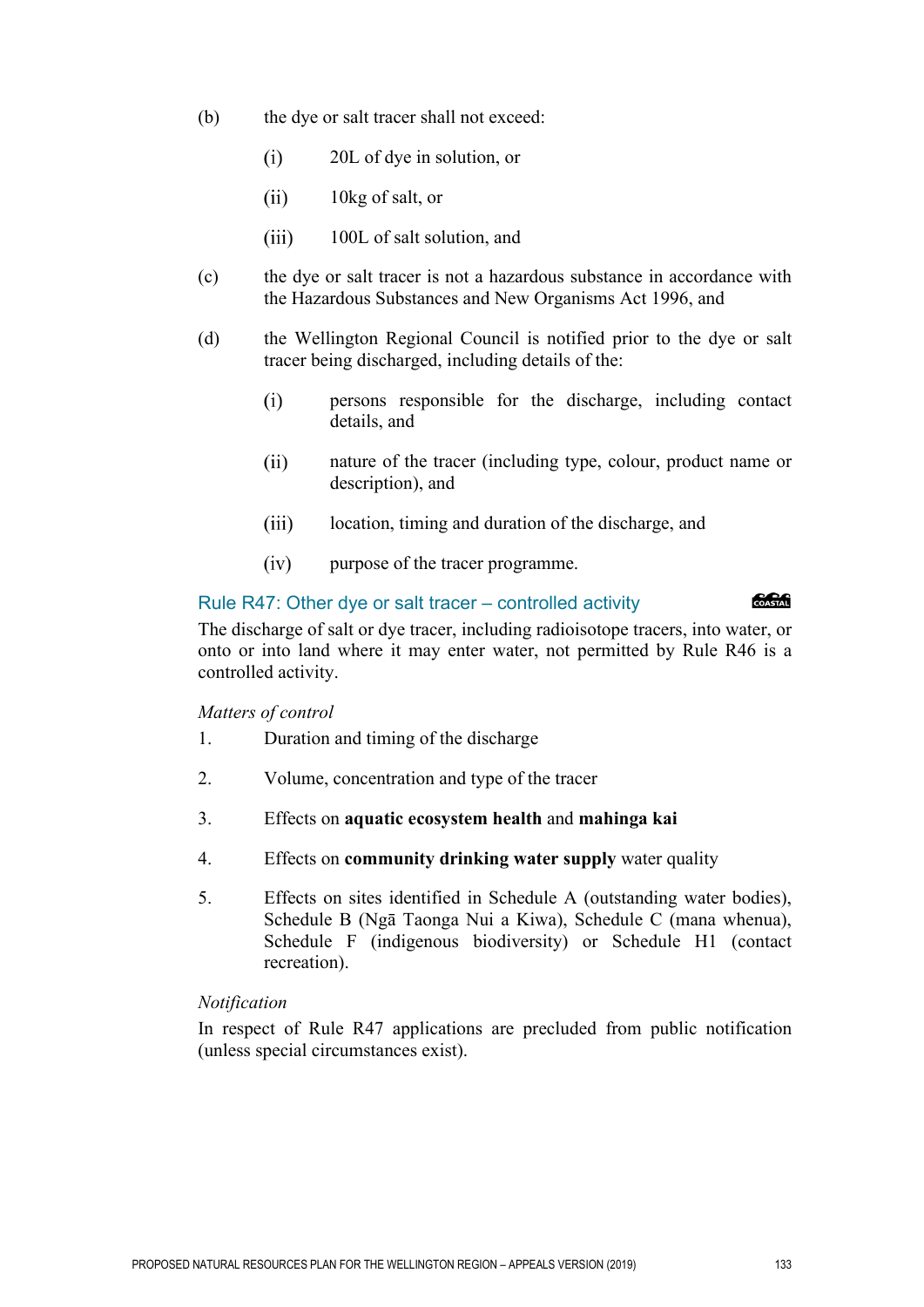#### $5.2.3$ **Stormwater**

Rule R48: Stormwater from an individual property – permitted activity



The discharge of **stormwater** into water, or onto or into land where it may enter a **surface water body** or coastal water, from an individual **property** is a permitted activity, provided the following conditions are met:

- (a) the discharge does not originate from industrial or trade premises where **hazardous substances** are stored or used unless:
	- (i) **hazardous substances** cannot enter the **stormwater** system, or
	- (ii) the **stormwater** contains no **hazardous substances** except petroleum hydrocarbons, and the **stormwater** is passed through an interceptor and the discharge does not contain more than 15 milligrams per litre of total petroleum hydrocarbons prior to release, and
- (b) the discharge is not from, onto or into **SLUR Category III land**, unless (i) the **stormwater** does not come into contact with **SLUR Category III land**, and
- (c) the discharge is not from a local authority **stormwater network**, a port, airport or state highway, and
- (d) the discharge shall not contain **wastewater**, and
- (e) the concentration of total suspended solids in the discharge shall not exceed:
	- (i)  $50g/m<sup>3</sup>$  where the discharge enters a site or habitat identified in Schedule A (outstanding water bodies), Schedule C (mana whenua), Schedule F1 (rivers/lakes), Schedule F3 (significant wetlands), or Schedule F4 (coastal sites), or Schedule H1 (contact recreation), or
	- (ii)  $100g/m<sup>3</sup>$  where the discharge enters any other water, and
- (f) the discharge shall not cause any erosion of the channel or banks of the receiving water body or the coastal marine area, and
- (g) the discharge shall not give rise to the following effects beyond the **zone of reasonable mixing**:
	- (i) the production of any conspicuous oil or grease films, scums or foams, or floatable or suspended materials, or
	- (ii) any conspicuous change in the colour or visual clarity, or
	- (iii) any emission of objectionable odour, or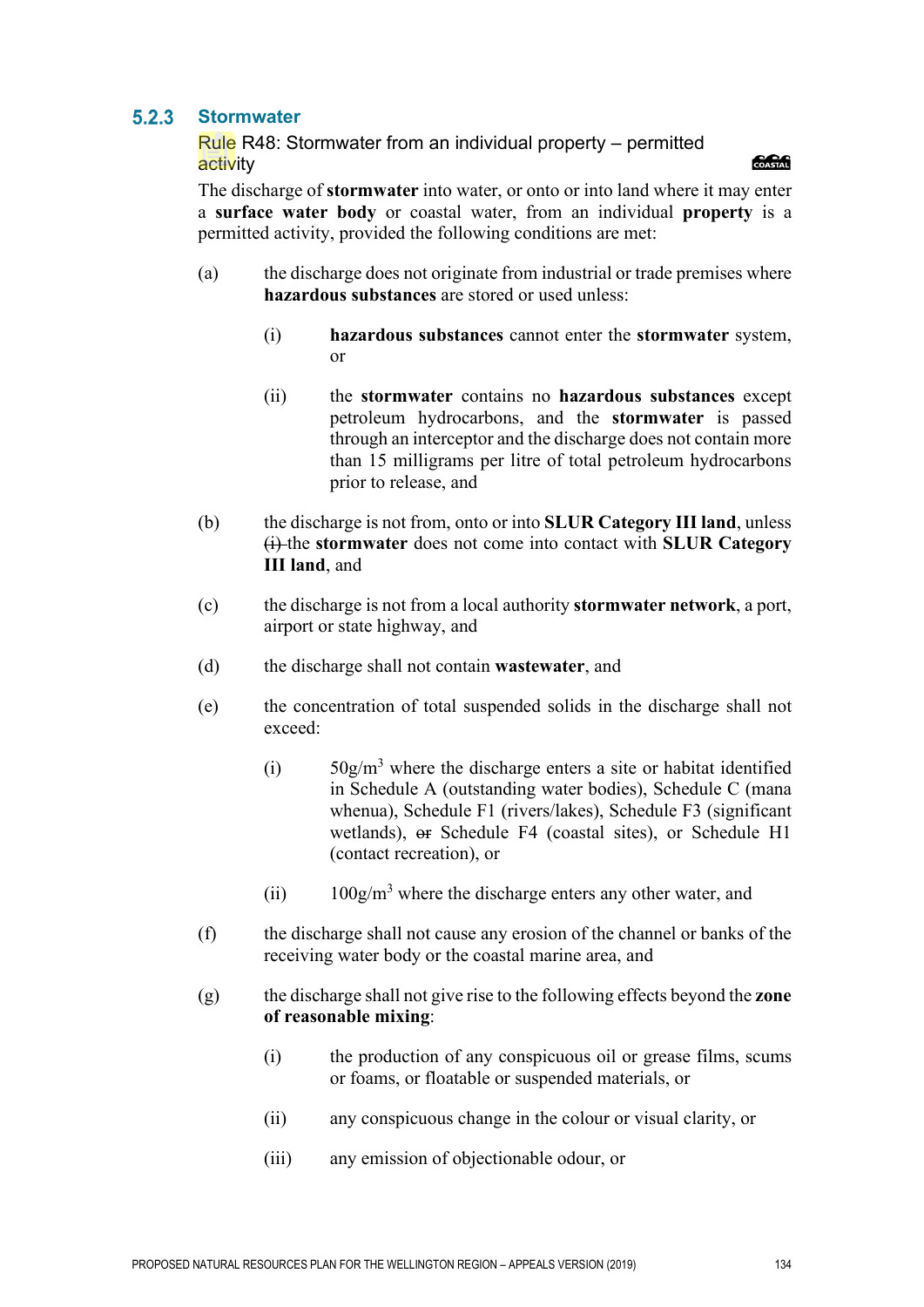- (iv) the fresh water is unsuitable for consumption by farm animals, or
- (v) any significant adverse effects on aquatic life.

In respect of the discharge of sediment from **earthworks** activities refer to Rules R99 and R101.

Rule R48A: Stormwater from new subdivision and development – COASTAL permitted activity

The discharge of **stormwater** into water, or onto or into land where it may enter a **surface water body** or coastal water, including through an existing local authority or state highway **stormwater network,** from:

- (a) a new urban subdivision or new urban development associated with **earthworks** up to a total area of 3,000m<sup>2</sup> per **property** per 12 month period, or
- (b) a new or redeveloped state highway associated with **earthworks** up to a total area of 3,000 m², or
- (c) a new urban subdivision or new urban development, or new or redeveloped state highway in an area where a **stormwater management strategy** in accordance with Schedule N (stormwater strategy) applies

is a permitted activity provided the following condition is met:

(d) the discharge shall comply with the conditions of Rule R48 except condition R48(c).

Rule R52A: Stormwater from new subdivision and development –

# restricted discretionary activity and the contract of the contract of the contract of the contract of the contract of the contract of the contract of the contract of the contract of the contract of the contract of the cont

The discharge of **stormwater** from a new urban subdivision or new urban development, or new or redeveloped state highway into water, or onto or into land where it may enter a **surface water body** or coastal water, including through an existing local authority or state highway **stormwater network,** that is not permitted by Rule R48A is a restricted discretionary activity.

# *Matters for discretion*

- 1. Measures to **minimise** the adverse effects of **stormwater** discharges in accordance with Policy P73, including the extent to which **water sensitive urban design** measures are employed
- 2. Measures to manage runoff volumes and peak flows in accordance with Policy P79
- 3. Requirements of any relevant local authority **stormwater network** discharge consent, including those set out in any relevant **stormwater**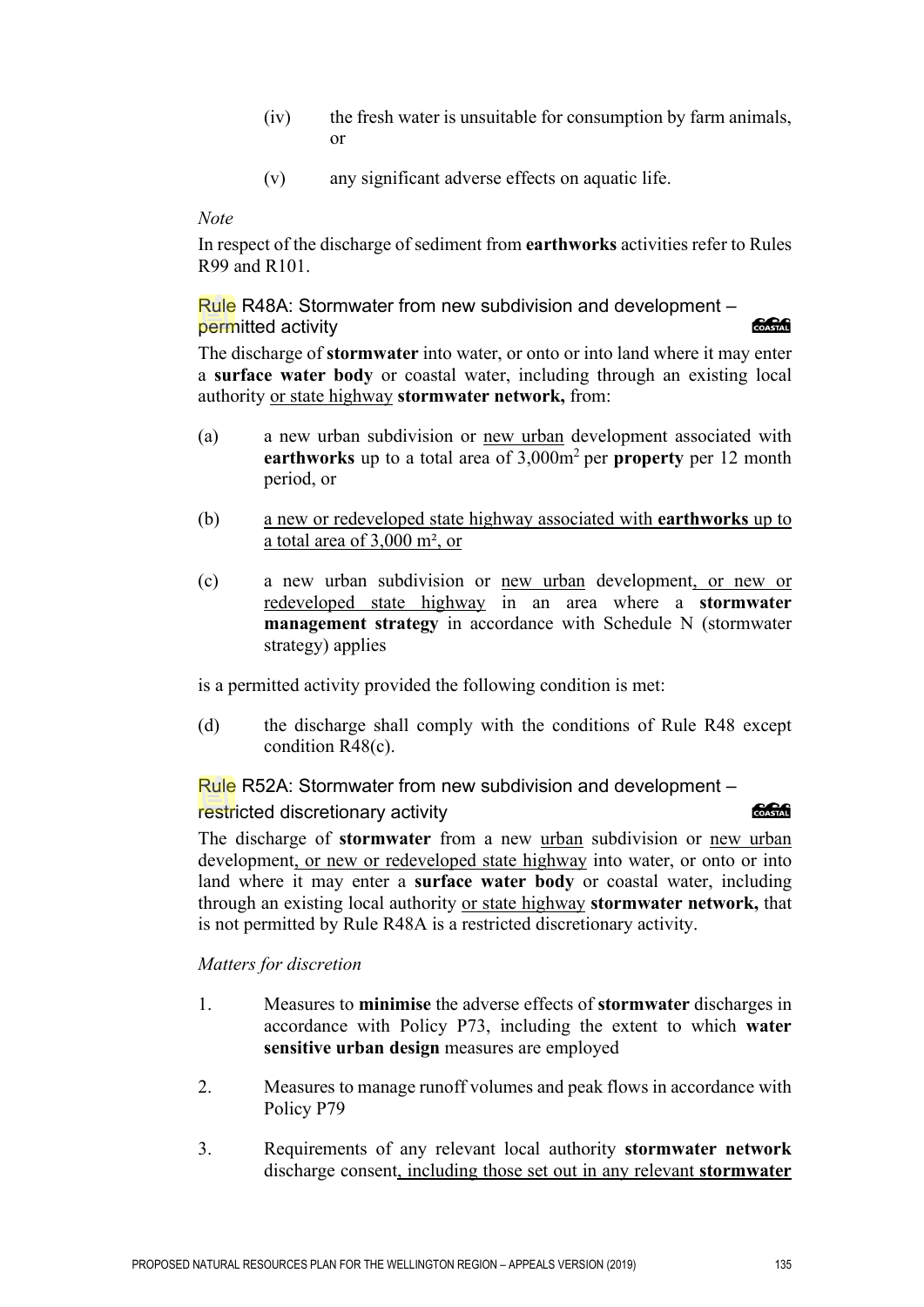# **management strategy** developed in accordance with Schedule N (stormwater strategy).

# Rule R49: Stormwater to land – permitted activity

க்கி

The discharge of **stormwater** onto or into land, including where contaminants may enter groundwater, is a permitted activity provided the following conditions are met:

- (a) the discharge is not from, onto or into **SLUR Category III land,** unless the stormwater does not come into contact with **SLUR Category III land**, and
- (b) the discharge shall not cause or exacerbate the flooding of any other **property**, and
- (c) the discharge is not located within 20m of a bore used for water abstraction for potable supply or stock water, and
- (d) the discharge does not originate from industrial or trade premises where **hazardous substances** are stored or used unless:
	- (i) **hazardous substances** cannot enter the **stormwater** system, or
	- (ii) the **stormwater** contains no **hazardous substances** except petroleum hydrocarbons, and the **stormwater** is passed through an interceptor and the discharge does not contain more than 15 milligrams per litre of total petroleum hydrocarbons prior to release.

Rule R50: Stormwater from a local authority or state highway network – COASTAL controlled activity

The discharge of **stormwater**, including **stormwater** that may be contaminated by **wastewater** into water, or onto or into land where it may enter water, from a local authority or state highway **stormwater network** is a controlled activity, provided the following condition is met:

(a) the resource consent application is received prior to 31 December 2021 within six months of this rule becoming operative.

*Matters of control* 

- 1. Requirements to monitor and report on the quality of **stormwater** discharges to fresh and/or coastal water, including  $\theta$ **f** stormwater **network** discharges containing **wastewater**
- 2. Management of acute effects of **stormwater** on human health detected during monitoring
- 3. Duration of consent up to a maximum of five years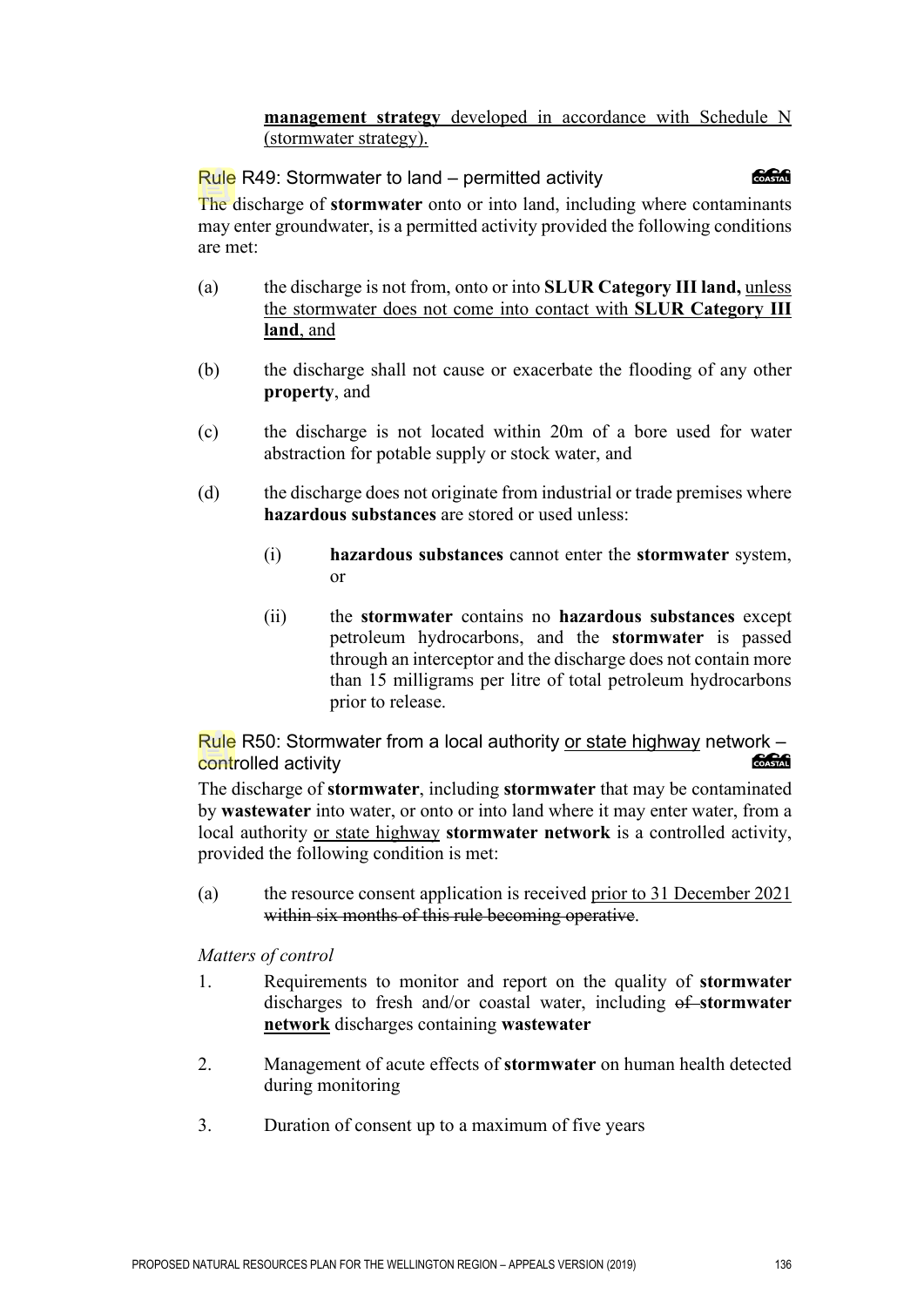4. Timeframes for the development of a s**tormwater management strategy** in accordance with Schedule N (stormwater strategy)

## *Notification*

In respect of Rule R50 applications are precluded from public notification (unless special circumstances exist) and are precluded from limited notification.

Rule R51: Stormwater from a local authority or state highway network with a stormwater management strategy – restricted discretionary activity

The discharge of **stormwater**, including **stormwater** that may be contaminated by **wastewater**, into water, or onto or into land where it may enter water, from a local authority or state highway **stormwater network** that is not provided for by Rule R50 is a restricted discretionary activity, provided the following condition is met:

(a) the resource consent application includes a **stormwater management strategy** in accordance with Schedule N (stormwater strategy).

## *Matters for discretion*

- 1. The contents and implementation of the **stormwater management strategy** in accordance with Schedule N (stormwater strategy)
- 2. Development and implementation of methods, such as catchment-specific **stormwater** management plan(s), in accordance with any relevant objectives identified in this plan, including any relevant **whaitua**-specific objectives
- 3. Management of adverse effects, including cumulative effects, on **aquatic ecosystem health** and **mahinga kai**, contact recreation and **Māori customary use**
- 4. Management of adverse effects on sites identified in Schedule A (outstanding water bodies), Schedule B (Ngā Taonga a Kiwa), Schedule C (mana whenua), Schedule F (indigenous biodiversity)
- 5. Management of adverse effects on human health

# Rule R52: Stormwater from a port, or airport or state highway – restricted discretionary activity

**CACA** 

The discharge of **stormwater** into water, or onto or into land where it may enter a **surface water body** or coastal water, including through a local authority **stormwater network,** from a port, or airport or state highway is a restricted discretionary activity.

## *Matters for discretion*

1. The management of the adverse effects of **stormwater** capture and discharge, including cumulative effects, of **stormwater** on **aquatic ecosystem health** and **mahinga kai**, contact recreation and **Māori customary use**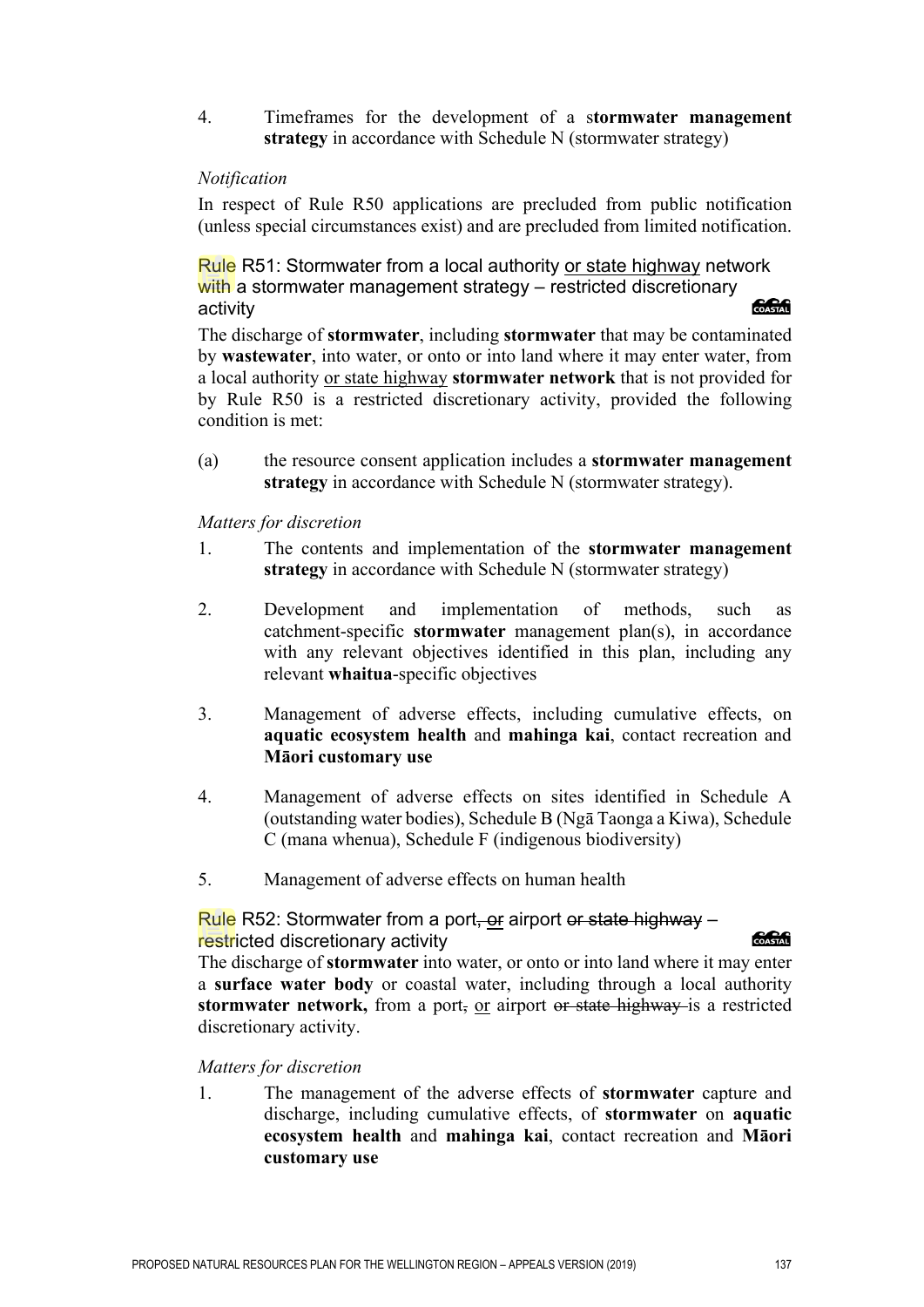- 2. The management of effects on sites identified in Schedule A (outstanding water bodies), Schedule B (Ngā Taonga Nui a Kiwa), Schedule C (mana whenua), Schedule F (indigenous biodiversity)
- 3. **Minimisation** of the adverse effects of **stormwater** discharges through progressive improvements over time
- 4. Requirements of any relevant local authority **stormwater network**  discharge consent

#### Rule R53: All other stormwater – discretionary activity

*<u> 2000 - 2000 - 2000 - 2000 - 2000 - 2000 - 2000 - 2000 - 2000 - 2000 - 2000 - 2000 - 2000 - 2000 - 2000 - 2000 - 2000 - 2000 - 2000 - 2000 - 2000 - 2000 - 2000 - 2000 - 2000 - 2000 - 2000 - 2000 - 2000 - 2000 - 2000 - 2*</u>

The discharge of **stormwater**, including **stormwater** that may be contaminated by **wastewater** into water or onto or into land where it may enter water that is not permitted by Rules R48, R48A or R49, or controlled by Rule R50, or a restricted discretionary activity under Rules R51, R52, or R52A is a discretionary activity.

#### $5.2.4$ **Water races and pumped drainage schemes**

Rule R58: Water races – discretionary activity

The discharge of water or contaminants into water from a **water race** shown on Map 28 into water is a discretionary activity.

Rule R59: Existing pumped drainage schemes – permitted activity

The discharge of water or contaminants into a **surface water body**, or coastal water from an existing **pumped drainage scheme**, established before 31 July 2015, is a permitted activity provided the following conditions are met:

- (a) the discharge shall not cause any erosion of the channel or banks of the receiving water body or coastal marine area, and
- (b) the concentration of total suspended solids in the discharge shall not exceed:
	- (i)  $50g/m<sup>3</sup>$  where the discharge enters a site or habitat identified in Schedule A (outstanding water bodies), Schedule C (mana whenua, Schedule F1 (rivers/lakes), Schedule F3 (significant wetlands), Schedule F4 (coastal sites) or Schedule H1 (contact recreation),
	- (ii)  $100g/m<sup>3</sup>$  where the discharge enters any other water,
- (c) the discharge shall not cause the concentration of *E.coli* in a **significant contact recreation fresh water body** to exceed the limits in Table 3.1, or
- (d) the discharge shall not give rise to the following, after the **zone of reasonable mixing:** 
	- (i) the daily minimum dissolved oxygen concentration of less than 4mg/L, or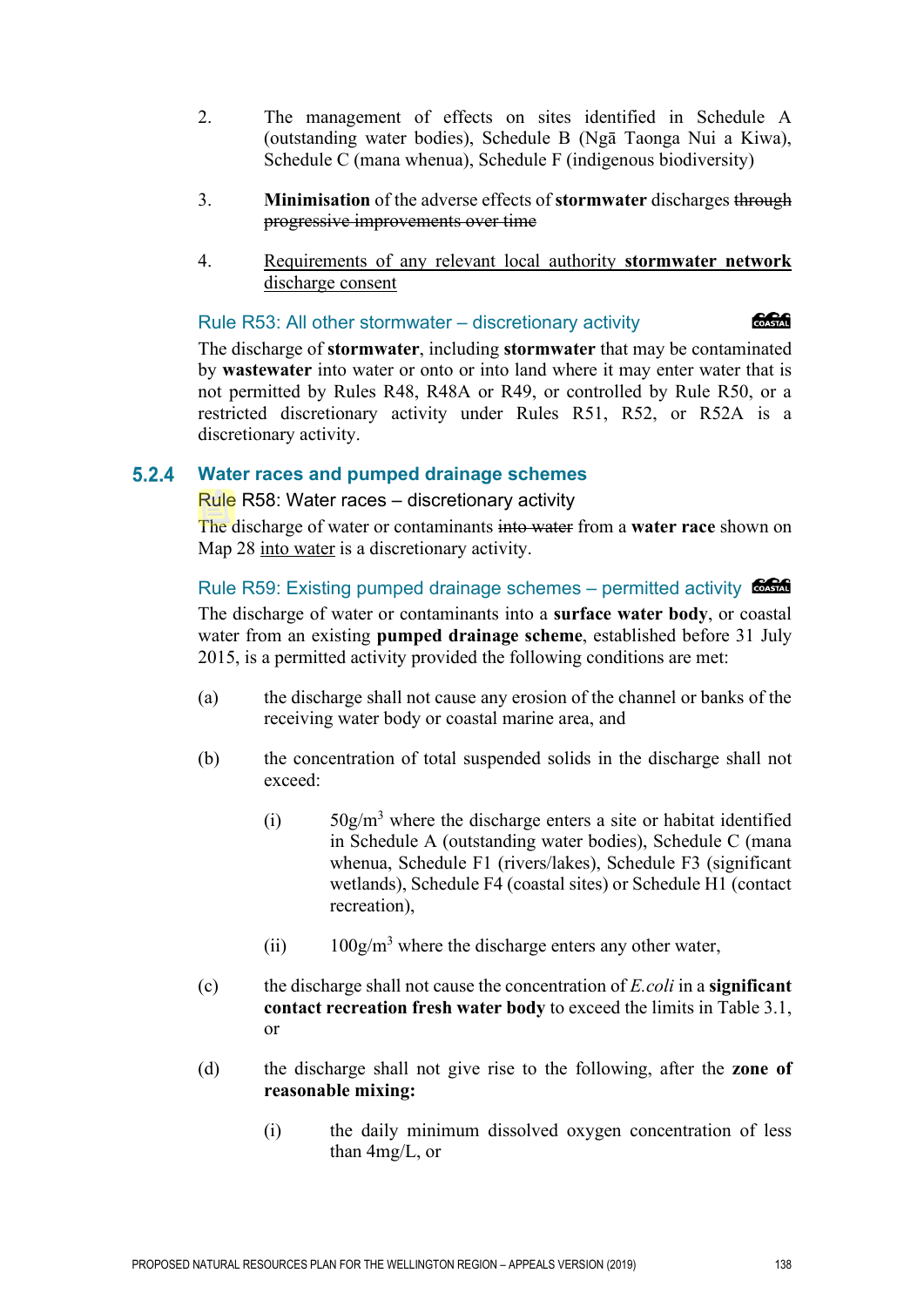- (ii) the 7-day mean minimum dissolved oxygen concentration of less than 5mg/L, or
- (iii) a change in the pH of  $\pm 0.5$  pH unit, or
- (iv) the production of conspicuous oil or grease films, scums or foams, or floatable or suspended materials, or
- (v) any conspicuous change in the colour or visual clarity, or
- (vi) any emission of objectionable odour, or
- (vii) fresh water is unsuitable for consumption by farm animals, or
- (viii) any significant adverse effects on aquatic life.

# Rule R60: All other pumped drainage schemes – discretionary activity

# *<u> SSSSS</u>*

The discharge of water or contaminants into a **surface water body**, or coastal water, from a **pumped drainage scheme** established after 31 July 2015, or from a **pumped drainage scheme** that is not permitted by Rule R59, is a discretionary activity.

#### $5.2.5$ **On-site domestic wastewater** Rule R71: Pit latrine – permitted activity

The discharge of domestic **wastewater** from a **pit latrine** onto or into land where a contaminant may enter water and the associated discharge of odour to air is a permitted activity, provided that the following conditions are met:

- (a) the **pit latrine** is not located:
	- (i) within 20m of a **surface water body**, coastal marine area, or **bore** used for water abstraction for potable supply, or
	- (ii) within a **community drinking water supply protection area** as shown on Map 26, Map 27a, Map 27b or Map 27c, or
	- (iii) where a sewer connection is available, and
- (b) the **pit latrine** shall be located in silty or clay soils, and
- (c) the bottom of the **pit latrine** shall be 0.6m above the seasonally highest water table, and
- (d) **stormwater** is prevented from entering the **pit latrine**, and
- (e) domestic **wastewater** in the **pit latrine** shall not accumulate to a level less than 0.3m of the original ground surface, and
- (f) the discharge of odour is not offensive or objectionable beyond the boundary of the **property**.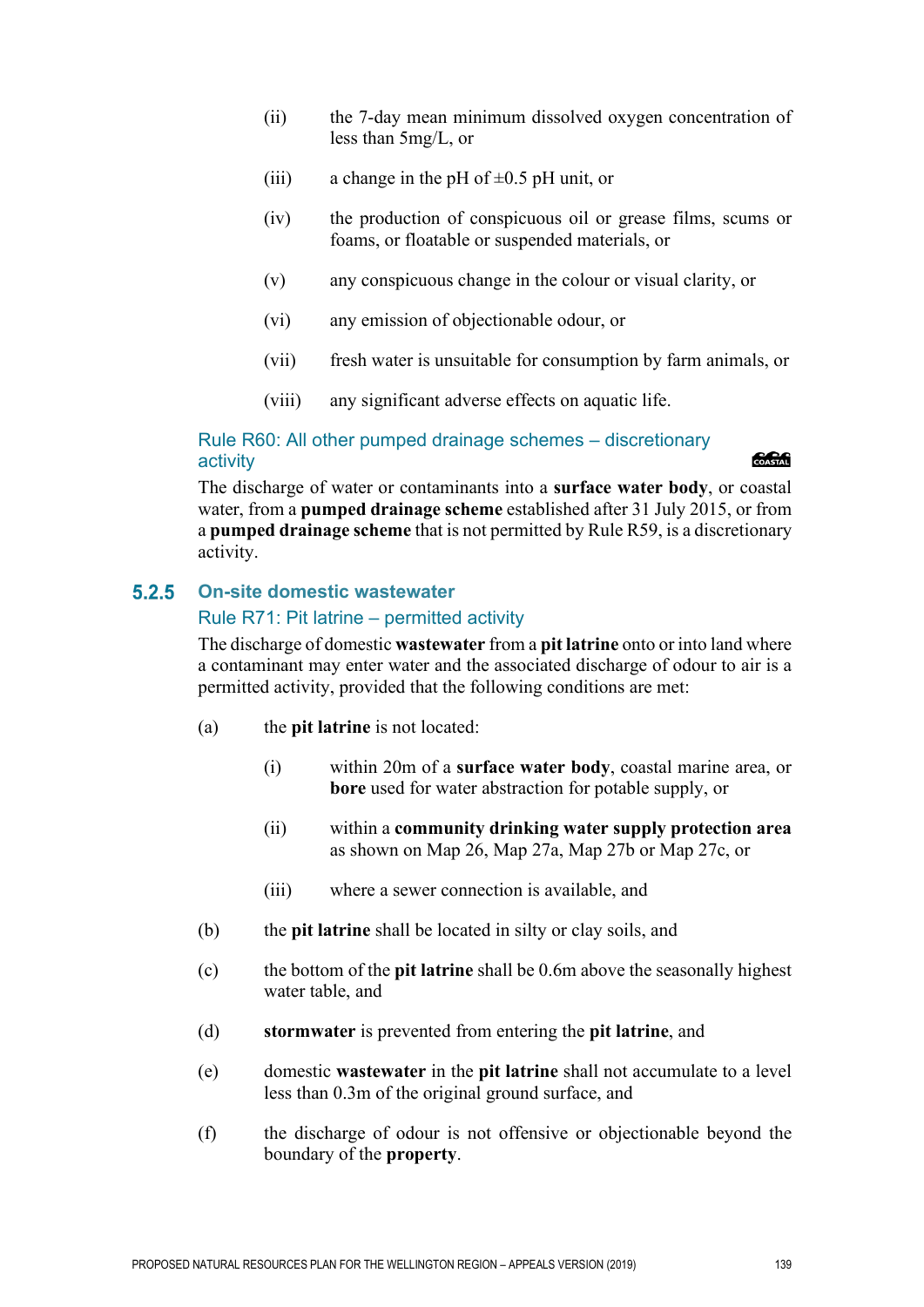Permission may be required from the relevant city or district council in respect of the Building Act 1991 or other legislation or bylaws.

# Rule R72: Composting toilets – permitted activity

The discharge of domestic **wastewater** from a **composting toilet** onto or into land where a contaminant may enter water, and the associated discharge of odour to air is a permitted activity, provided the following conditions are met:

- (a) the discharge shall occur on the **property** where the **composting toilet** is located, and
- (b) the discharge has been aerobically composted for more than 12 months from the last addition of raw domestic **wastewater**, and
- (c) the discharge is not within 20m of a **surface water body**, the coastal marine area, or **bore** used for water abstraction for potable supply, and
- (d) the discharge of odour is not offensive or objectionable beyond the boundary of the **property**.

# *Note*

Permission may be required from the relevant city or district council in respect of the discharge under other legislation or bylaws.

# Rule R73: Greywater – permitted activity

The discharge of **greywater** onto or into land where a contaminant may enter water, and the associated discharge of odour to air is a permitted activity, provided the following conditions are met:

- (a) the discharge shall occur within the boundary of the **property**, and
- (b) the discharge rate of **greywater** shall not exceed a maximum daily volume of 2,000L, and
- (c) the discharge is not located within:
	- (i) 20m of a **surface water body** or the coastal marine area, or **bore** used for water abstraction for potable supply, and
	- (ii) 20m of the boundary of the **property**, unless the land discharge system consists of a pressure compensating drip irrigation system where the boundary set back is 5m, and
- (d) the discharge shall not pond on the surface of the ground or runoff from the discharge area, and
- (e) the discharge of odour is not offensive or objectionable beyond the boundary of the **property**.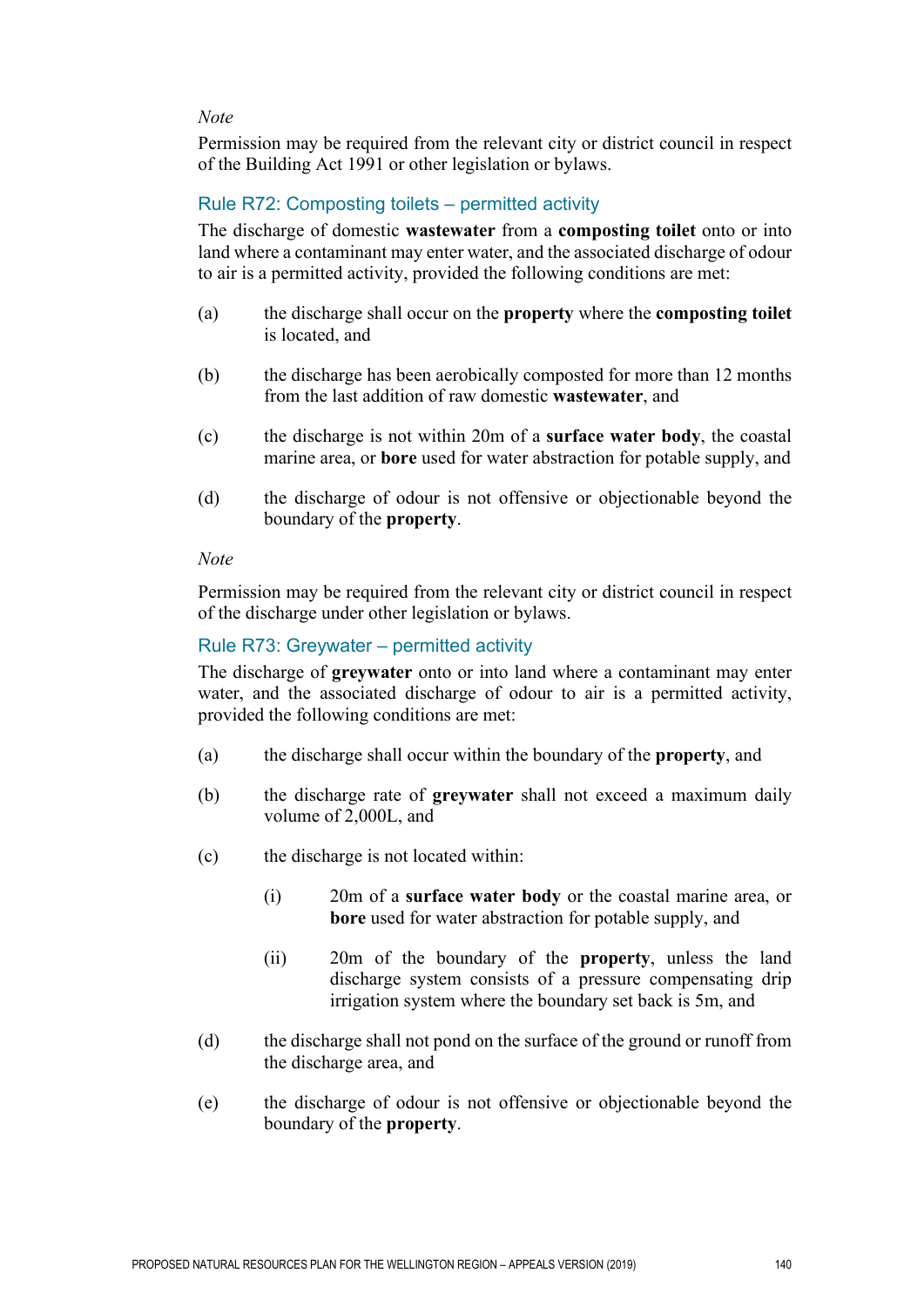Permission may be required from the relevant city or district council in respect of the Building Act 1991 or other legislation or bylaws.

# Rule R74: Existing on-site domestic wastewater systems – permitted activity

The discharge of domestic **wastewater** onto or into land where a contaminant may enter water, and the associated discharge of odour to air from an **on-site domestic wastewater treatment and discharge system** that existed 31 July 2015 is a permitted activity provided the following conditions are met:

- (a) the **on-site domestic wastewater treatment and discharge system** has not been modified from that established at the time the system was constructed, other than through routine maintenance or building consent approvals for the system or related changes to the connected building, and
- (b) the volume of the discharge has not been increased as a result of the addition of buildings, an alteration of an existing building, or a change in use of a building that is connected to the system, and

# (c) the **on-site domestic wastewater treatment and discharge system** is:

- $(i)$ operated and maintained in accordance with the system design specification for maintenance or, if there is no design specification, Section 6.3 and Appendices T and U of the *New Zealand Standard AS/NZS 1547:2012 – On-site Domestic Wastewater Management*, and
- $(ii)$ the system is performing effectively, including the **sludge** and scum layers not occupying more than one half of the system primary tank volume, and
- (d) the volume of domestic **wastewater** to be discharged from any one system shall not exceed 1,300L/day (calculated as a weekly average), and
- (e) there is no direct discharge to groundwater, a **surface water body** or above ground level, and
- (f) the discharge of odour is not offensive or objectionable beyond the boundary of the **property**.

## *Note*

Permission may be required from the relevant city or district council in respect of the Building Act 1991 or other legislation or bylaws.

It is recommended that performance inspections be carried out every two years, or more frequently if required by the system manufacturer.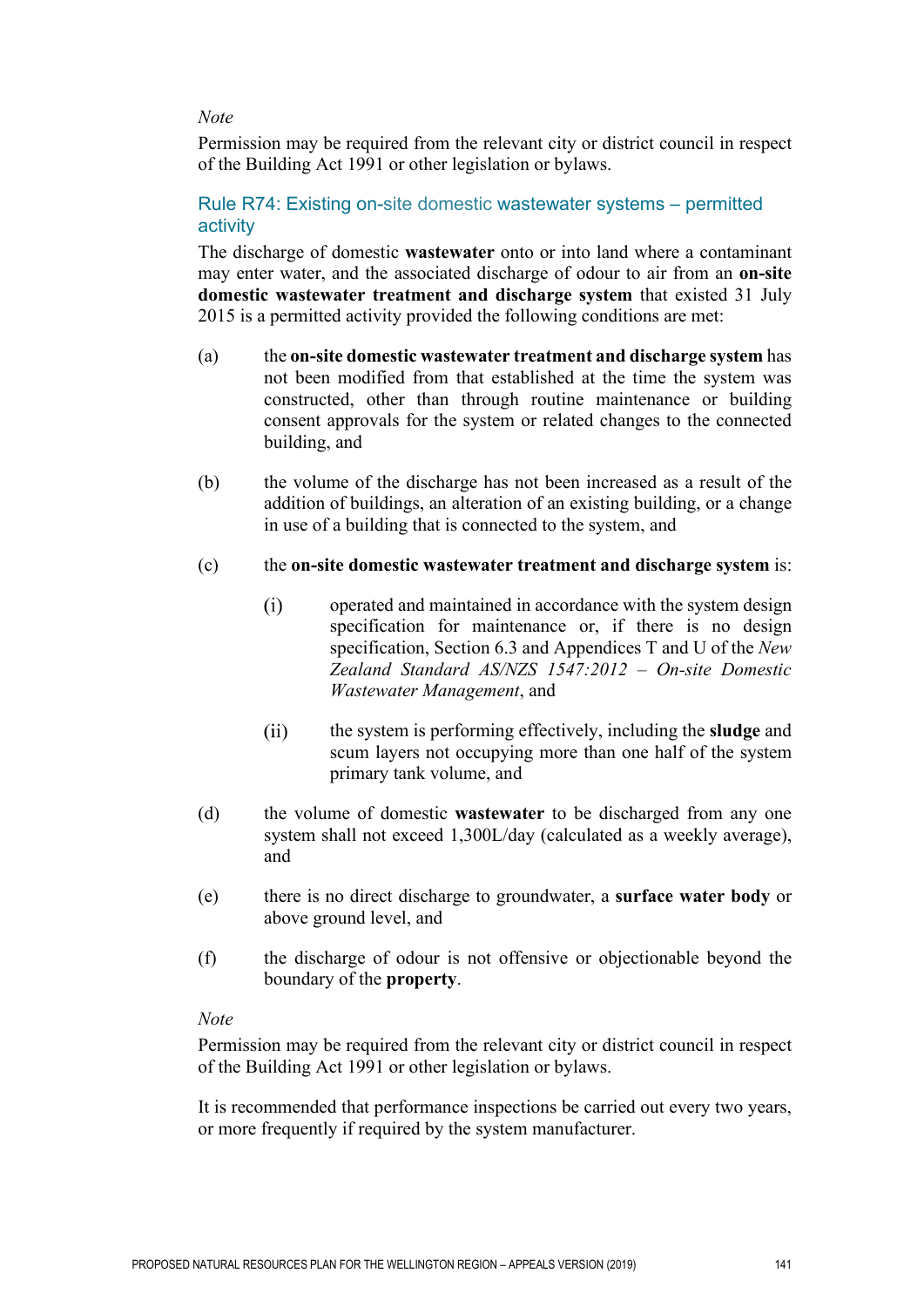# Rule R75: New or modified on-site domestic wastewater systems – permitted activity

The discharge of domestic **wastewater** onto or into land where a contaminant may enter water, and the associated discharge of odour to air from an **on-site domestic wastewater treatment and discharge system** installed or modified after 31 July 2015 is a permitted activity provided the following conditions are met:

- (a) the discharge shall occur within the boundary of the **property**, and
- (b) the **on-site domestic wastewater treatment and discharge system** design shall meet the requirements of *AS/NZS 1547:2012 – On-site Domestic Wastewater Management,* and
- (c) the flow allowance used to calculate the system design flow must be no less than 145L per person per day where the water supply is provided by roof water collection, or no less than 180L per person per day for other sources of water supply, and
- (d) the discharge shall consist only of contaminants normally associated with domestic sewage, and
- (e) the discharge is not located within:
	- (i) 20m of a **surface water body**, coastal marine area, or **bore**  used for water abstraction for potable supply, or 50m from a bore used for water abstraction for potable supply when the discharge is from an **on-site domestic wastewater treatment and discharge system** installed after 31 July 2019, or
	- (ii) 20m of the boundary of the **property** unless the land discharge system consists of a pressure compensating drip irrigation system where the boundary set-back is 5m, or
	- (iii) 0.1m of the soil surface unless it is covered permanently with a minimum of 0.1m of mulch or similar cover material, or
	- (iv) a **community drinking water supply protection area** as shown on Map 26, Map 27a, Map 27b or Map 27c, or
	- (v) a **property** where there is a **wastewater network** available, and
- (f) the **on-site domestic wastewater treatment and discharge system** is operated and maintained in accordance with the system design specification for maintenance or, if there is no design specification, Section 6.3 and Appendices T and U of *AS/NSZ 1547:2012 – On-Site Domestic Wastewater Management*, and
- (g) the discharge shall not exceed 14,000L/week and a maximum daily volume of 2,000L, and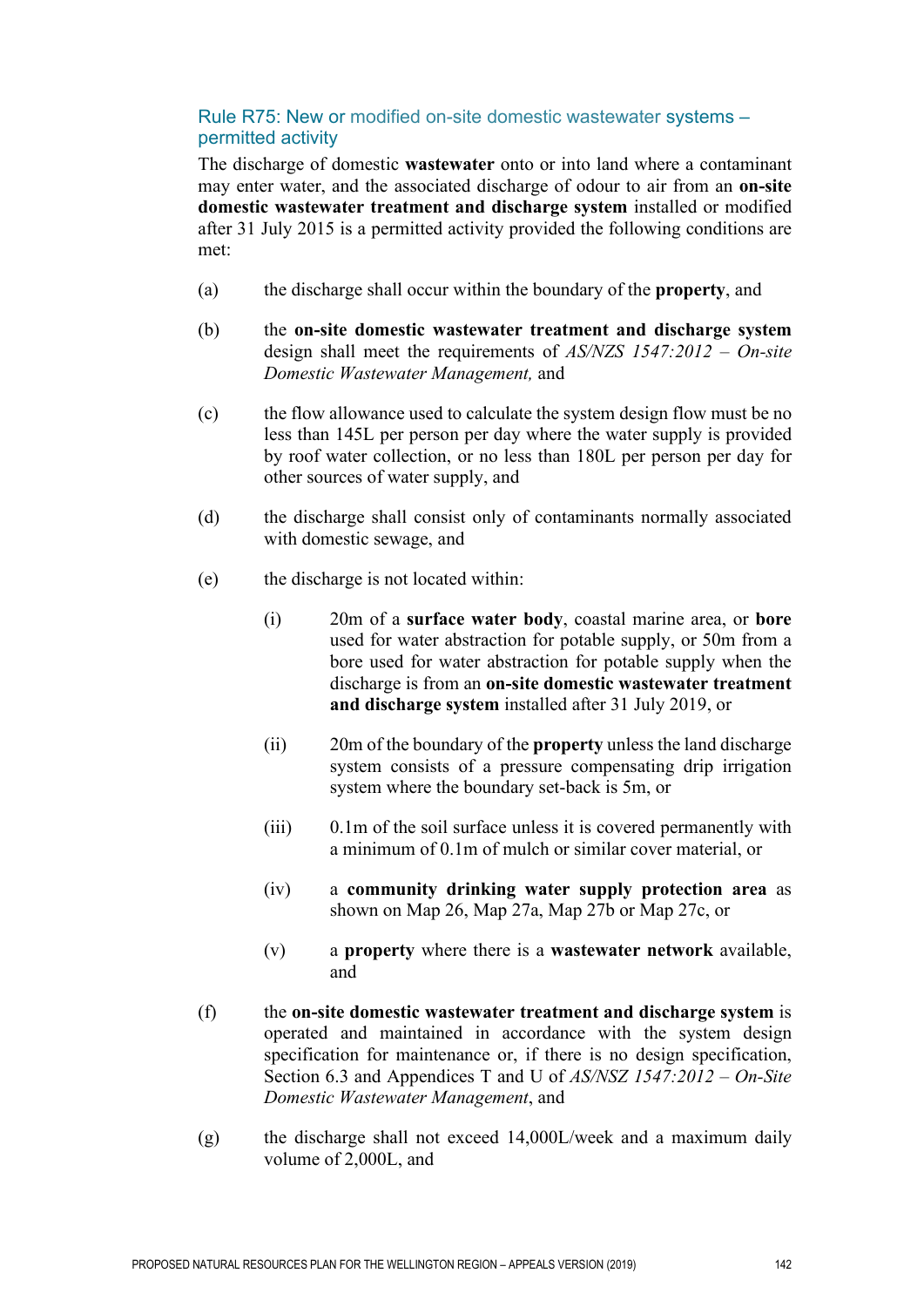- (h) the **wastewater** is discharged evenly to the entire filtration surface of the discharge field and shall not cause ponding or surface runoff from the discharge area, and
- (i) the system is performing effectively, including the **sludge** and scum layers not occupying more than one half of the system primary tank volume, and
- (j) the following reserve areas shall be provided:
	- (i) for primary treatment systems using a discharge field basal loading rate, the reserve area allocation must be not less than 100% of the discharge field, or
	- (ii) for pressure compensating drip irrigation systems, no reserve area is required, or
	- (iii) for all other systems, the reserve area must be not less than 50% of the discharge field, and
- (k) the discharge of odour is not offensive or objectionable beyond the boundary of the **property**.

Permission may be required from the relevant city or district council in respect of the Building Act 1991 or other legislation or bylaws.

It is recommended that performance inspections be carried out every two years, or more frequently if required by the system manufacturer.

# Rule R76: New or modified on-site domestic wastewater systems within community drinking water supply protection areas – controlled activity

The discharge of domestic **wastewater** onto or into land and the associated discharge of odour to air from a new or modified **on-site domestic wastewater treatment and discharge system** within a **community drinking water supply protection area** that is not permitted by Rule R75 is a controlled activity provided the following conditions are met:

- (a) the discharge shall occur within the boundary of the **property**, and
- (b) the **on-site domestic wastewater treatment and discharge system** design shall meet the requirements of *AS/NZS 1547:2012 – On-site Domestic Wastewater Management,* and
- (c) the flow allowance used to calculate the system design flow must be no less than 145L per person per day where the water supply is provided by roof water collection, or no less than 180L per person per day for other sources of water supply, and
- (d) the discharge shall consist only of contaminants normally associated with domestic sewage, and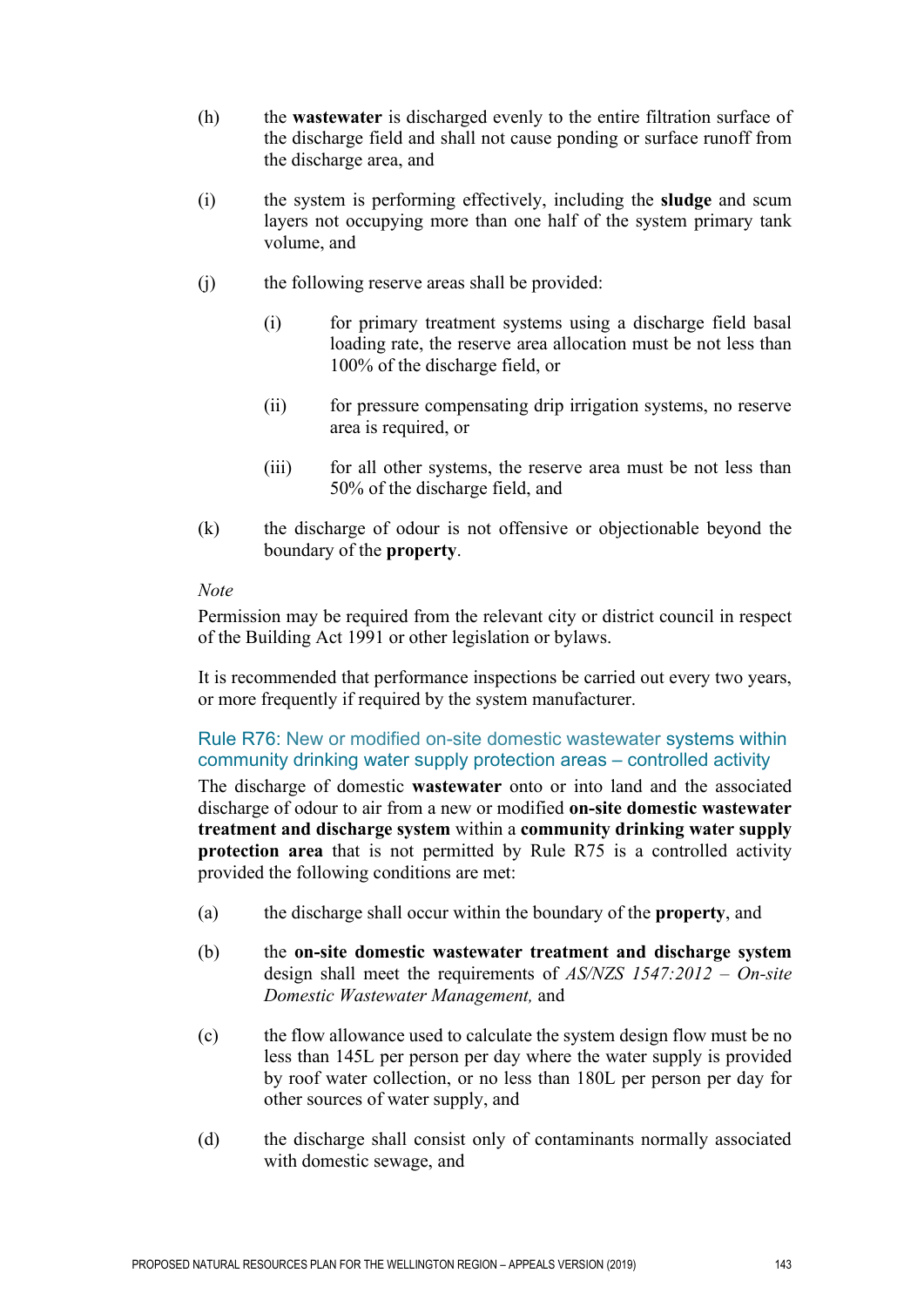- (e) the discharge is not located within:
	- (i) 20m of a **surface water body**, coastal marine area, gully or **bore** used for water abstraction for potable supply, or
	- (ii) 20m of the boundary of the **property** unless the land discharge system consists of a pressure compensating drip irrigation system where the boundary set-back is 5m, or
	- (iii) 0.1m of the soil surface unless it is covered permanently with a minimum of 0.1m of mulch or similar cover material, and
- (f) the **on-site domestic wastewater treatment and discharge system** is operated and maintained in accordance with the system design specification for maintenance or, if there is no design specification, Section 6.3 and Appendices T and U of *AS/NSZ 1547:2012 – On-Site Domestic Wastewater Management*, and
- (g) the discharge does not exceed 14,000L/week and a maximum daily volume of 2,000L, and
- (h) the system is performing effectively, and the **sludge** and scum layers are not occupying more than one half of the system primary tank volume, and
- (i) the **wastewater** is discharged evenly to the entire filtration surface of the discharge field and shall not cause ponding or surface runoff from the discharge area, and
- (j) the following reserve areas shall be provided:
	- (i) for primary treatment systems using a discharge field basal loading rate, the reserve area allocation must be not less than 100% of the discharge field, or
	- (ii) for pressure compensating drip irrigation systems, no reserve area is required, or
	- (iii) for all other systems, the reserve area must be not less than 50% of the discharge field, and
- (k) the discharge of odour is not offensive or objectionable beyond the boundary of the **property**., and
- (l) there is no **wastewater network** available to the **property.**

*Matters of control*

- 1. Type and concentration of the contaminants in the discharge, and effects on **community drinking water supply** water quality
- 2. Travel time and path of contaminants from source to any **community drinking water supply** abstraction point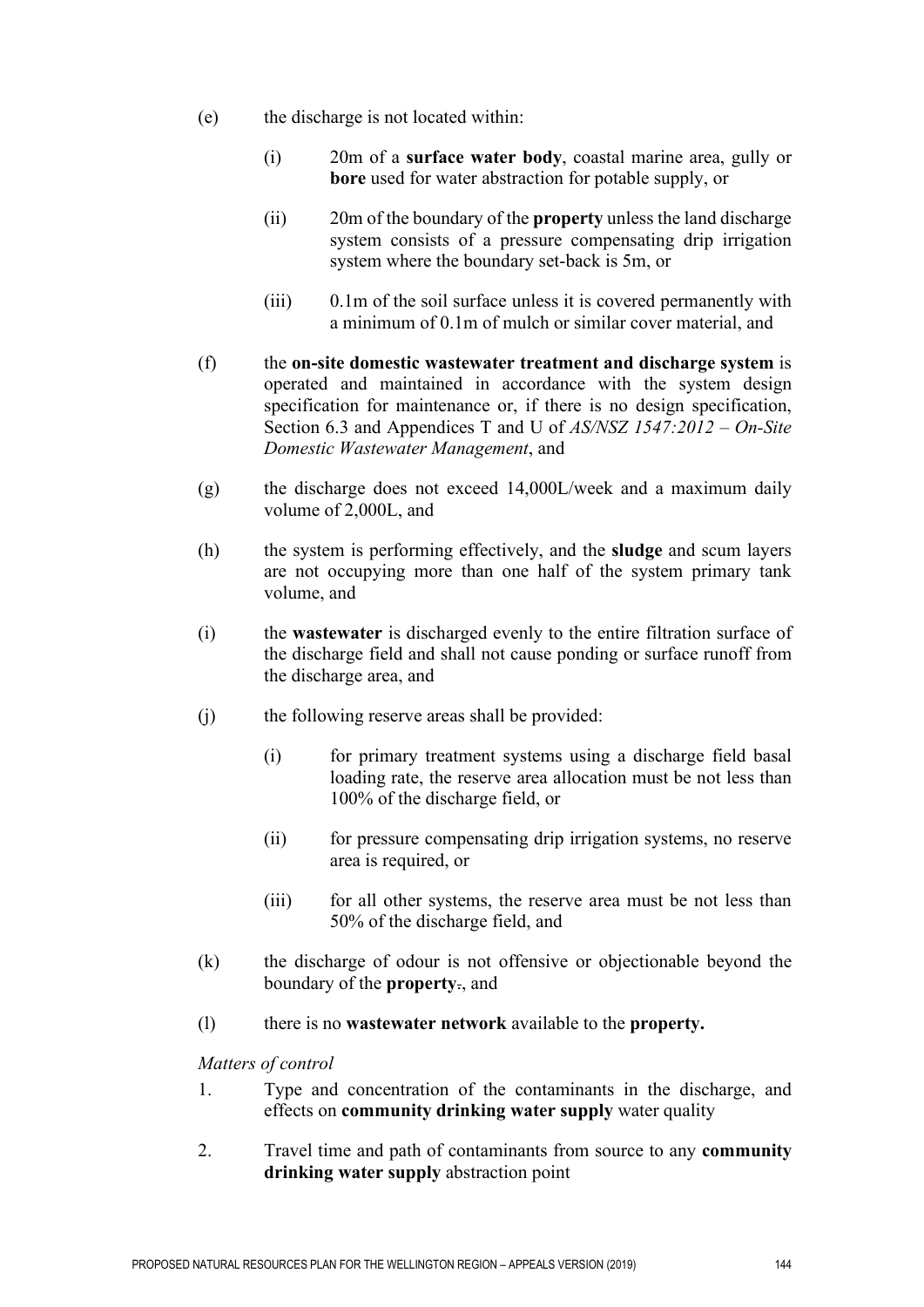- 3. Treatment, design, maintenance and frequency of monitoring and maintenance inspections
- 4. Sampling of the discharge, on at least an annual basis, for biochemical oxygen demand, total suspended solids and *E.coli*
- 5. Risk of accident or an unforeseen event causing significant adverse effects on water quality

Permission may be required from the relevant city or district council in respect of the Building Act 1991 or other legislation or bylaws.

#### $5.2.6$ **Wastewater**

Rule R61: Wastewater discharges to coastal and fresh water – discretionary activity

COASTAL

The discharge of **wastewater**:

- (a) into coastal water, or
- (b) that is an **existing wastewater discharge** into fresh water and meets the following conditions:
	- (i) the volume of the discharge is reduced from that previously consented, and
	- (ii) the volume or concentration of contaminants is reduced the loads of the contaminants monitored under the previous consent are reduced, and or
	- (iii) the range of contaminants in the discharge is not increased
- (c) that is an **existing wastewater discharge** into fresh water as a result of a heavy rainfall event overflow, and the application is accompanied by a management plan to demonstrate how the frequency and/or volume of the discharge will be progressively reduced,

is a discretionary activity.

#### *Notification*

Any resource consent application arising from Rules R61 and R62 may be publicly notified; but shall be notified to the relevant iwi authority where their written approval has not been obtained.

Rule R62: New dDischarges of wastewater to fresh water – noncomplying activity

The discharge of **wastewater** into fresh water that is: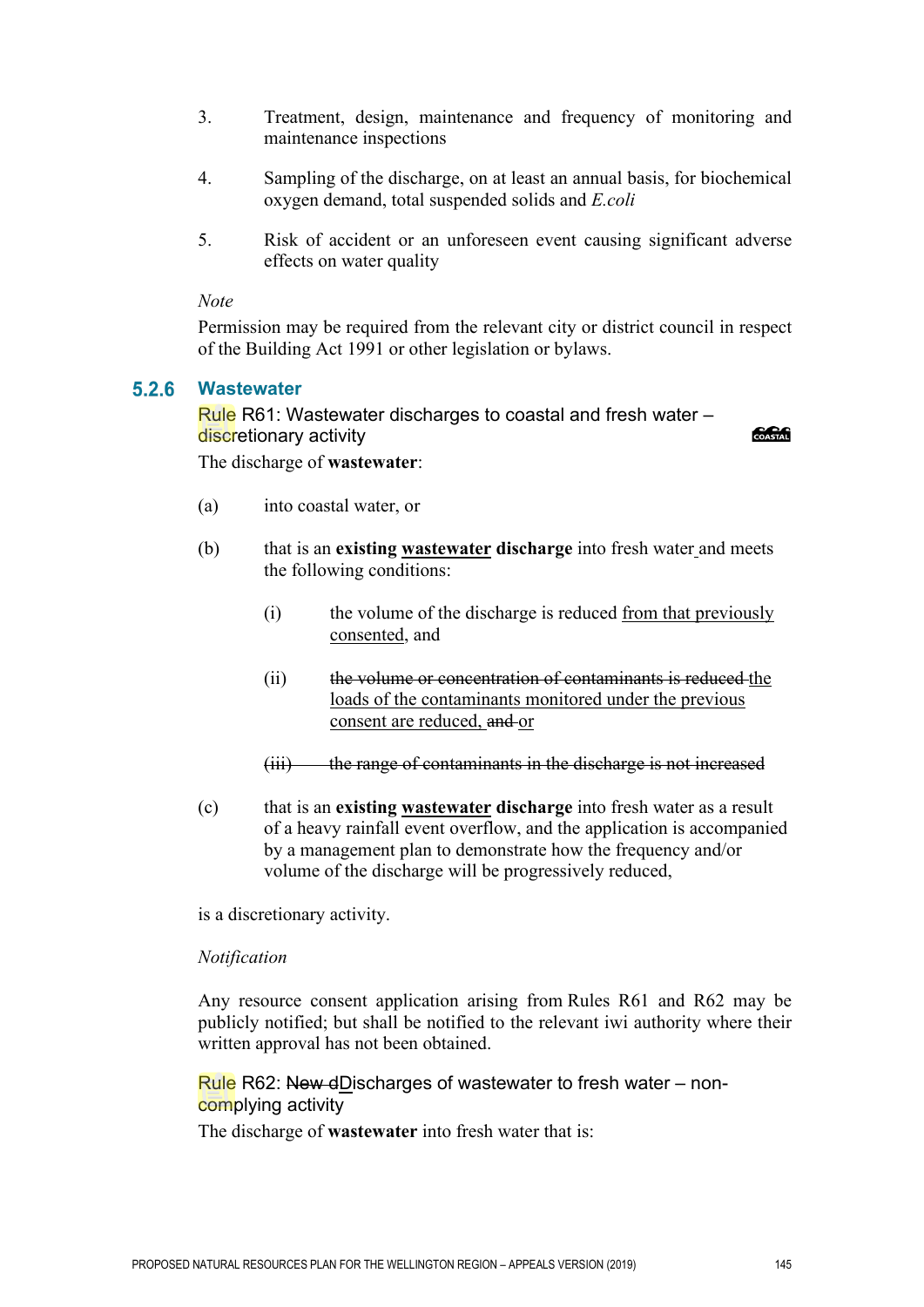- (a) an **existing wastewater discharge** into fresh water that does not comply with Rule R61(b) or (c), or
- (b) a **new wastewater discharge** into fresh water

is a non-complying activity.

Rule R79: Discharge of wastewater from an industrial or trade process – controlled activity

The discharge of **wastewater** or **sludge** from an industrial or trade process, excluding **wastewater** or **sludge** from a **wastewater network**, onto or into land, or onto or into land where a contaminant may enter water, and the associated discharge of odour to air, is a controlled activity, provided the following conditions are met:

- (a) the volume of the discharge does not exceed  $20m<sup>3</sup>$  per day, and
- (b) the discharge is not of **hazardous waste**, or contains:
	- (i) a **hazardous substance**,
	- (ii) a substance likely to cause infectious disease in humans or other animals, or
	- (iii) human sewage, and
- (c) the discharge is not:
	- (i) directly to fresh or coastal water, or within 20m of a surface water body, a bore, the coastal marine area, or the property boundary, and
	- (ii) within a Community Drinking Water Protection Area set out in Map 26; Map 27a, Map 27b or Map 27c, and
	- (iii) onto or into land with high risk soils, and
	- (iv) onto or into SLUR Category III land.

#### *Matters of control*

- 1. Location, design and management of the discharge system
- 2. Effects on quality of soils, groundwater, surface water and air
- 3. Impacts on **mana whenua** cultural values and sites of significance
- 4. Discharge rates and volume, including in relation to the infiltration rate and water storage capacity of the soil
- 5. Contaminant loading rates on land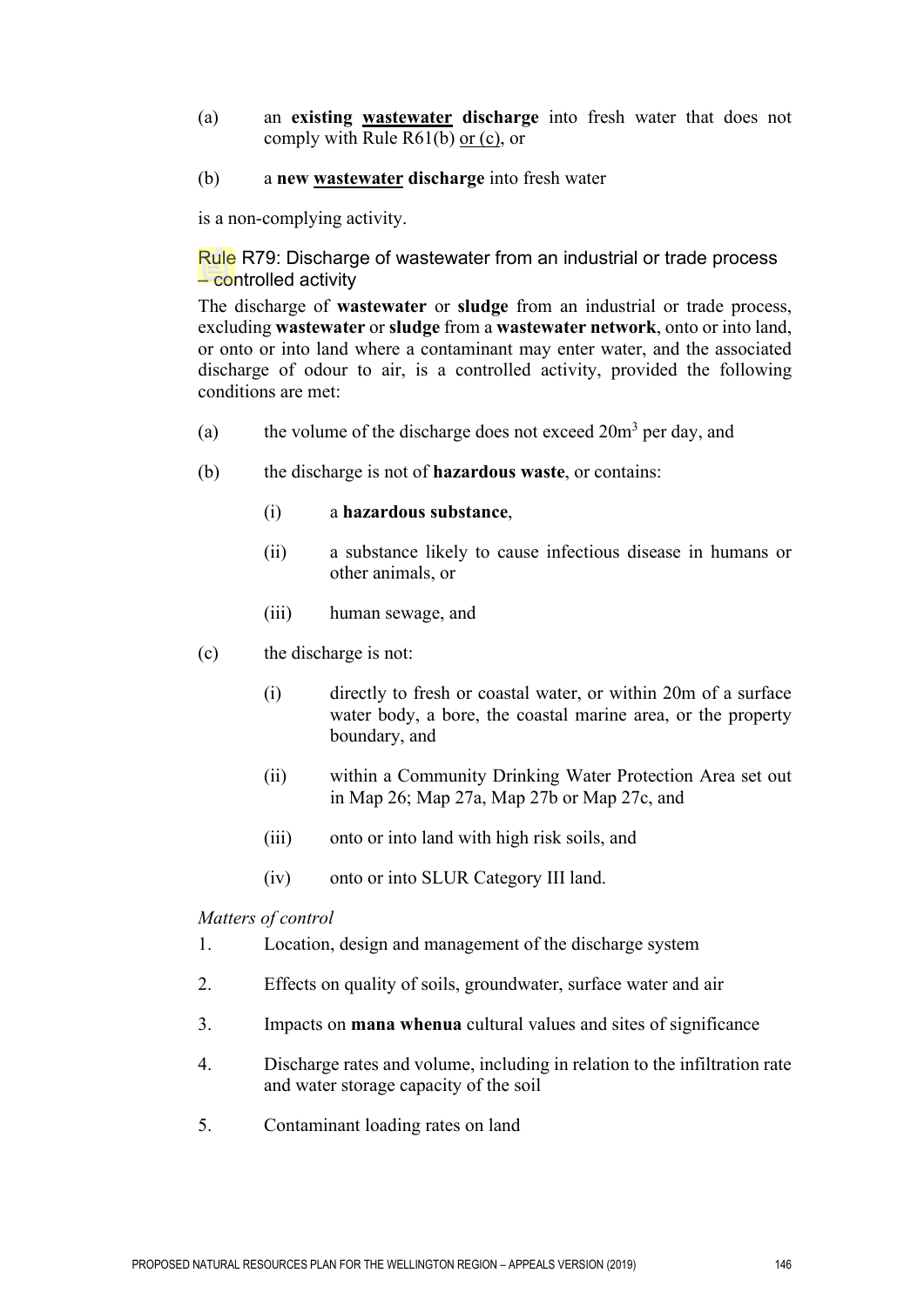- 6. Design, volume, construction and maintenance of the **wastewater** collection (including **stormwater** collection) and storage system
- 7. **Wastewater** storage volume to allow for the deferred discharge during periods of prolonged wet weather
- 8. Procedures for desludging the system and applying **sludge** to land
- 9. Odour mitigation methods
- 10. Contingency plans for prolonged wet weather, mechanical failure or other emergencies
- 11. Monitoring and reporting

Rule R80: Discharge of treated wastewater from a wastewater network – restricted discretionary activity

The discharge of treated **wastewater** from a **wastewater network** onto or into land, or onto or into land where a contaminant may enter water, and the associated discharge of odour to air is a restricted discretionary activity.

*Matters for discretion*

- 1. Effects on wetlands, groundwater and surface water quality, including a **community drinking water supply, group drinking water supply** or domestic water supply quality
- 2. Effects on domestic and **group drinking water supplies**
- 3. The proportion of trade waste the discharge contains
- 2. The quality of the discharge, including limits on:
	- (i) biological oxygen demand (five day), and
	- (ii) total suspended solids, and
	- (iii) *Escherichia coli* (*E.coli*), and
	- (iv) other contaminants
- 3. **Wastewater** discharge method, hydraulic loading rate, discharge depth and hydraulic connectivity nitrogen and phosphorus loading rates
- 6. Nitrogen and phosphorus loading rates
- 4. Set back distances from waterbodies, the coastal marine area, water supply **bores**, **property** boundaries and other sensitive environments
- 7. Depth to ground water below the point of irrigation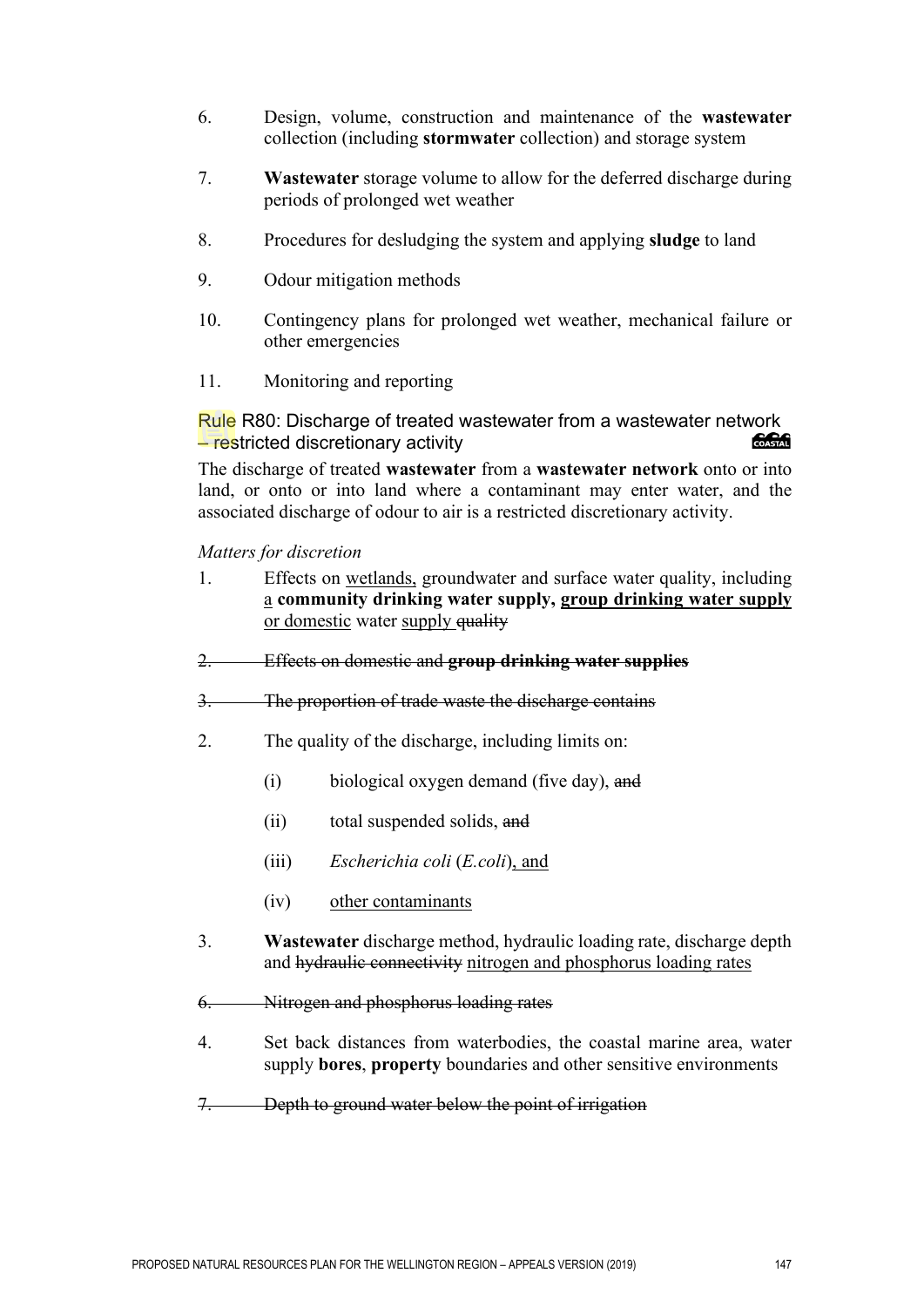- 5. Measures to **minimise** spray drift to prevent impacts on any **Sensitive area** or **Sensitive activity**, human or animal health, or offensive and objectionable odours beyond the boundary of adjacent to the **property**
- 6. Suitability of the land to receive treated **wastewater** and potential effects on soil condition (including potential cumulative adverse effects) and management of the land discharge area
- 7. Design of the discharge system based on the soil characteristics Management of the land discharge area (including the management of the farm system) and management of discharges of any other wastes, or fertilisers or agrichemicals
- 12. Soil water holding capacity
- 13. Mapping of soil unit boundaries, soil textural and structural changes, and **high risk soils**
- 14. Details of existing soil concentrations of nutrients and metals and an assessment of the potential cumulative effects of the proposed **wastewater** application discharge including the addition of any wastes or **fertilisers**
- 8. The contents and implementation Provision of an Operation and Management Plan covering Provision of a Mmonitoring and Rreporting requirements including in relation to **emerging contaminants** Plan
- 7. Measures for monitoring **emerging contaminants**
- 9. Effects on **mana whenua** cultural and spiritual values and sites of significance identified in Schedule A (outstanding water bodies), Schedule B (Ngā Taonga Nui a Kiwa), Schedule C (mana whenua), Schedule E (historic heritage), Schedule F (indigenous biodiversity), Schedule H (contact recreation and Māori customary use) or a site identified in a planning document recognised by an iwi authority and lodged with a local authority
- 10. Effects of improved surface water and coastal water quality, including potential improvements in **aquatic ecosystem health**, **Māori customary use**, **mahinga kai** and contact recreation values arising from the adoption of discharge to land in preference to direct discharge to freshwater or coastal water.

## *Notification*

In respect of Rule R80, applications are precluded from public notification (unless special circumstances exist); except that the relevant iwi authority/ies as is an affected party person under RMA s95E where when a discharge may have activities risk having a minor or more than minor adverse effect on **mana whenua** cultural or spiritual values. ngā huanga o Ngā Taonga Nui a Kiwa or on the significant values of a Schedule C site which is located downstream.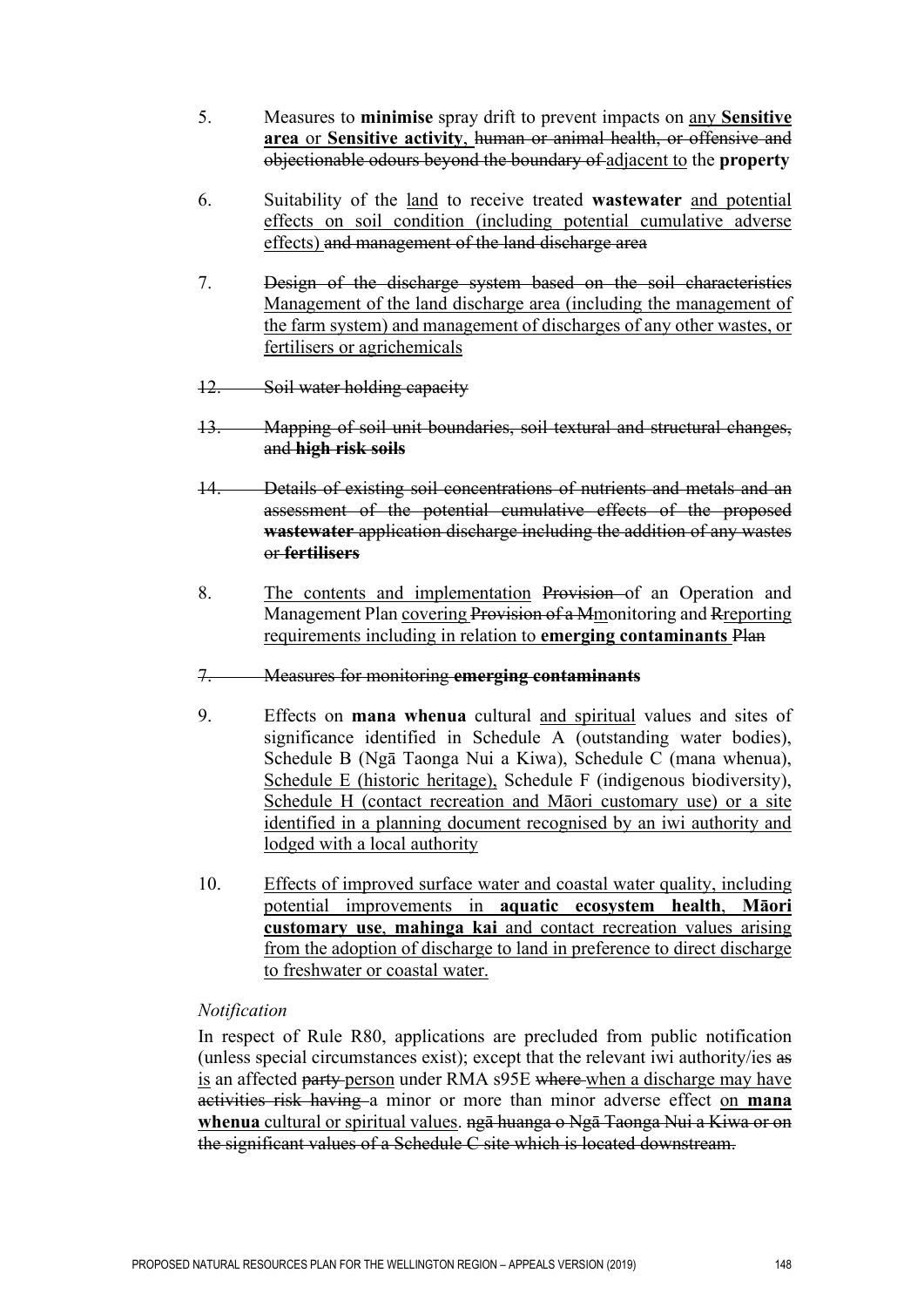Permission may be required from the relevant city or district council in respect of the Building Act 1991 or other legislation or bylaws.

#### $5.2.7$ **Drinking water treatment plant waste**

# Rule R81: Drinking water treatment plant supernatant waste – controlled activity

**Concrete** 

The discharge of supernatant from a drinking water treatment plant onto or into land where a contaminant may enter water, is a controlled activity, provided the following conditions are met:

- (a) the discharge is not located within 20m of a **surface water body**, the coastal marine area, or **bore** used for water abstraction for potable supply, and
- (b) the base of the disposal area shall be 0.6m above the seasonally highest water table.

*Matters of control*

- 1. Effects on groundwater and **surface water bodies**
- 2. Discharge rate(s) of the supernatant

## *Notification*

In respect of Rule R81, applications are precluded from public notification (unless special circumstances exist).

#### $5.2.8$ **Biosolids**

# Rule R77: Discharge of biosolids to land – permitted activity

The discharge of **biosolids** onto or into land, or onto or into land where a contaminant may enter water, and the associated discharge of odour to air is a permitted activity, provided the following conditions are met:

- (a) the **biosolids** comply as Grade Aa in the Guidelines for the Safe Application of Biosolids to land in New Zealand 2003;
- (b) **biosolids** discharge rates shall not exceed a three-year average of 200kg total N/ha/year, or 600kg N/ha/year with no repeat within three years, and
- (c) soil pH where the **biosolids** are discharged is not less than pH 5.5, and
- (d) the discharge is not located within 20m of a **surface water body**, coastal marine area, or **bore** used for water abstraction for potable supply, and
- (e) the discharge is not located within a **community drinking water supply protection area** as shown on Map 26, Map 27a, Map 27b, or Map 27c, and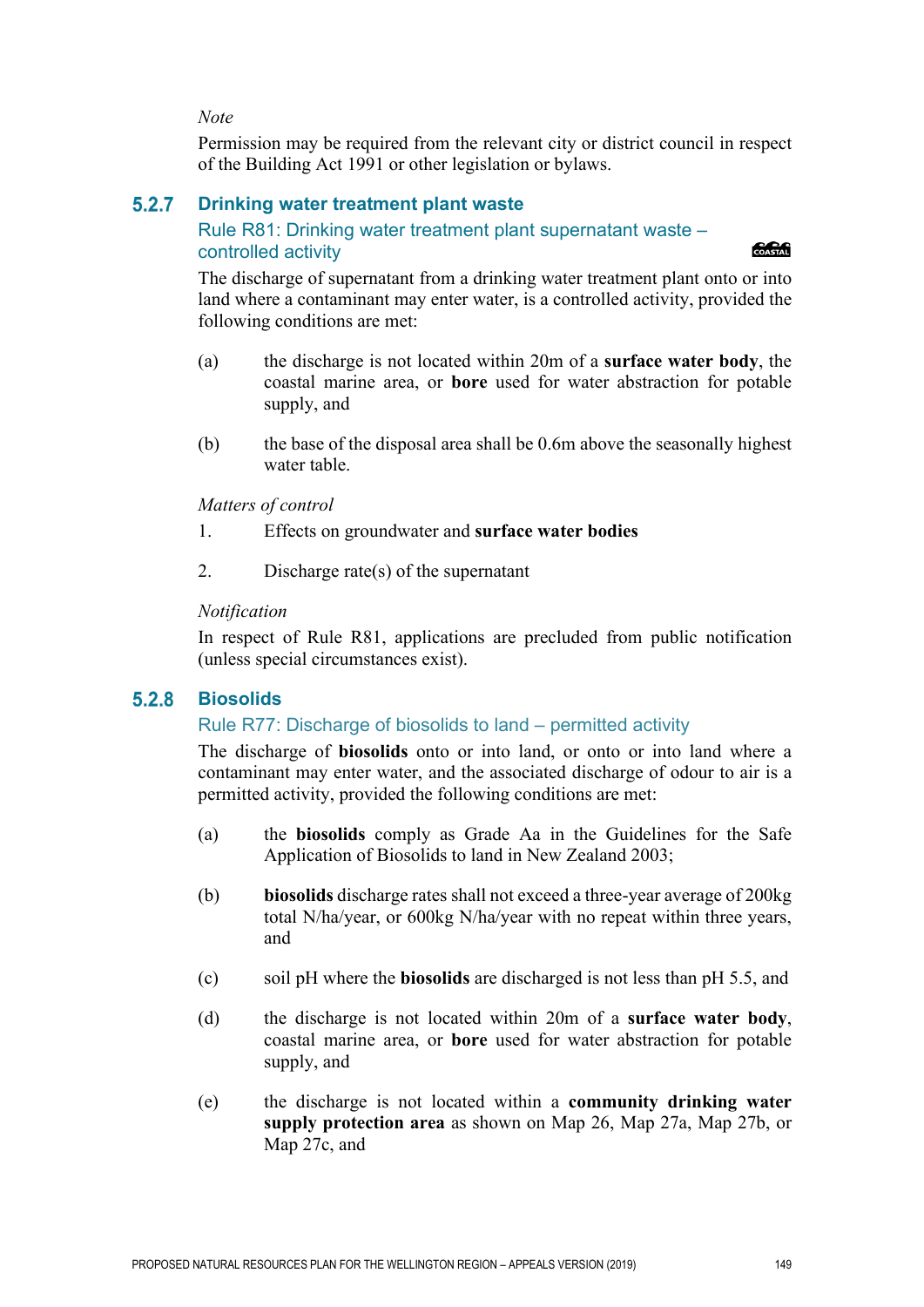(f) the discharge of odour is not offensive or objectionable beyond the boundary of the **property**.

# Rule R78: Discharge of biosolids to land – restricted discretionary activity

The discharge of **biosolids** onto or into land, or onto or into land where a contaminant may enter water, and the associated discharge of odour to air is a restricted discretionary activity, provided the following conditions are met:

- (a) the **biosolids** comply as Grade Ab, Ba or Bb under the Guidelines for the Safe Application of Biosolids to Land in New Zealand 2003, and
- (b) the discharge is not located within a **community drinking water supply protection area** as shown on Map 26, Map 27a, Map 27b, or Map 27c, and
- (c) the discharge shall not result in the creation of contaminated land.

## *Matters for discretion*

- 1. Discharge rate, volume and location including in relation to:
	- (i) presence of subsurface drainage
	- (ii) nutrient capacity of the soil
- 2. Effects on soil health
- 3. Storage period and volume for deferred discharge during periods of prolonged wet weather
- 4. Effects on groundwater quality
- 5. Set back distances from **surface water bodies**, coastal marine area, and water supply **bores**
- 6. Discharge of odour
- 7. Methods for the incorporation of **biosolids** into soil
- 8. Effects on soil pH
- 9. Nitrogen loading rate

#### *Notification*

In respect of Rule R78 applications are precluded from public notification (unless special circumstances exist).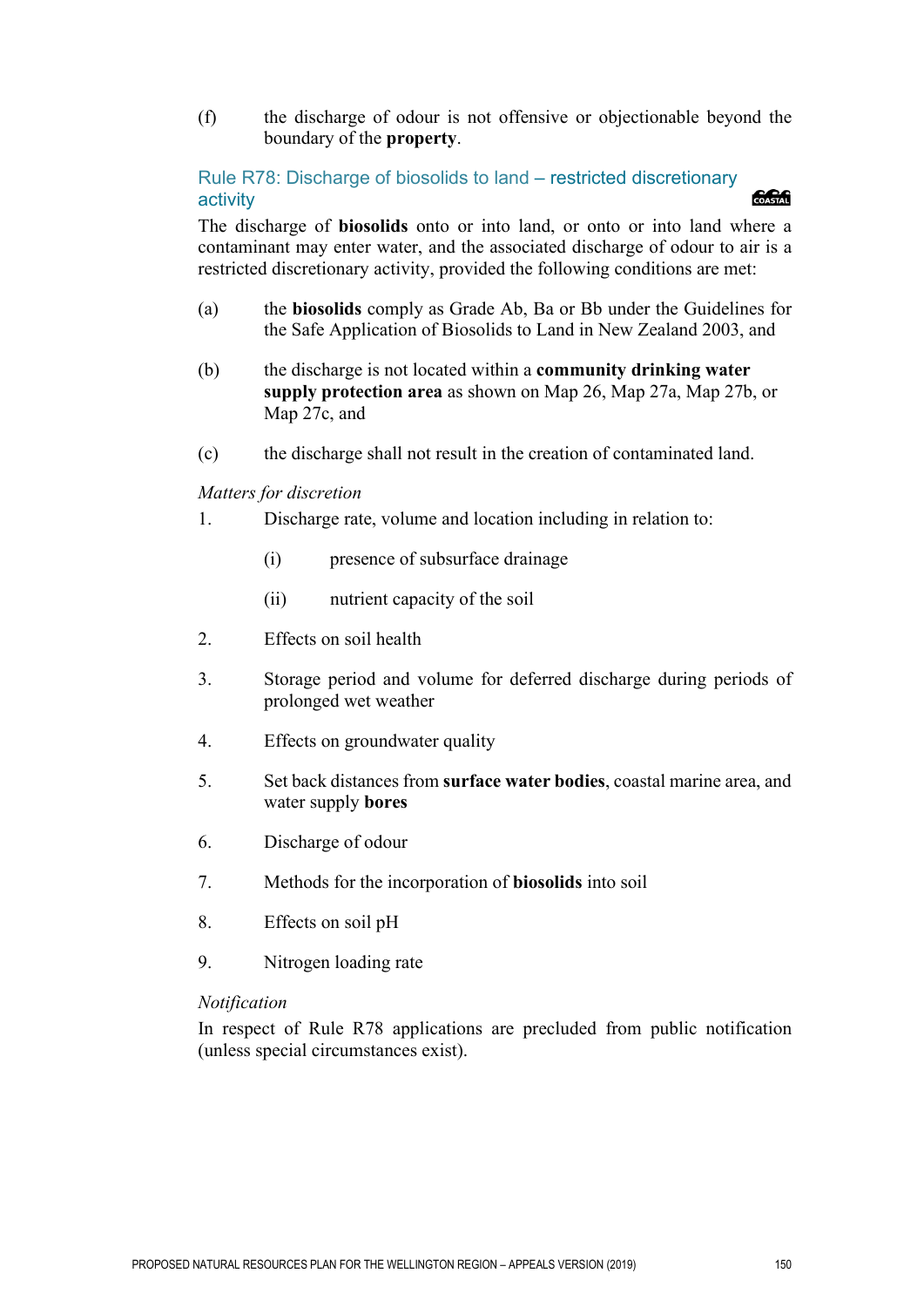#### $5.2.9$ **Fertiliser and animal effluent**

Rule R82: Discharge of fertiliser from ground-based or aerial discharge – permitted activity

The discharge of **fertiliser** onto or into land where a contaminant may enter water, or into air is a permitted activity, provided the following conditions are met:

- (a) the discharge from ground-based application is not directly onto or into a **surface water body**, and
- (b) all reasonably practicable steps must be taken to prevent the discharge by a commercial operator undertaking from aerial application is not directly onto or into a **surface water body** river with an **active bed**, lake, **natural wetland**, **water race** or an estuary outside the coastal marine area, and
- (c) the discharge does not cause an offensive or objectionable effect beyond the boundary of the **property**, and
- (d) the discharge by a commercial operator is in accordance with the Fertiliser Quality Control Council's Code of Practice for the Placement of Fertiliser in New Zealand 2018, and
- (e) the discharge by a non-commercial operator using groundspreading equipment, is in accordance with the Fertiliser Association of New Zealand's Code of Practice for Nutrient Management (With Emphasis on Fertiliser Use) 2013.

# *Note*

The discharge of synthetic nitrogen fertiliser is also subject to Regulations 33 and 34 of the Resource Management (National Environmental Standards for Freshwater) Regulations 2020. These regulations are in effect from 3 September 2020.

Rule R83: Discharge of collected animal effluent onto or into land – controlled activity

The discharge of collected **animal effluent**, including **sludge**, onto or into land where a contaminant may enter water, and the associated discharge of odour to air from:

- (a) dairy farms,
- (b) piggeries,
- (c) poultry farms,
- (d) other premises involving the concentration of animals in a confined area

is a controlled activity, provided the following conditions are met: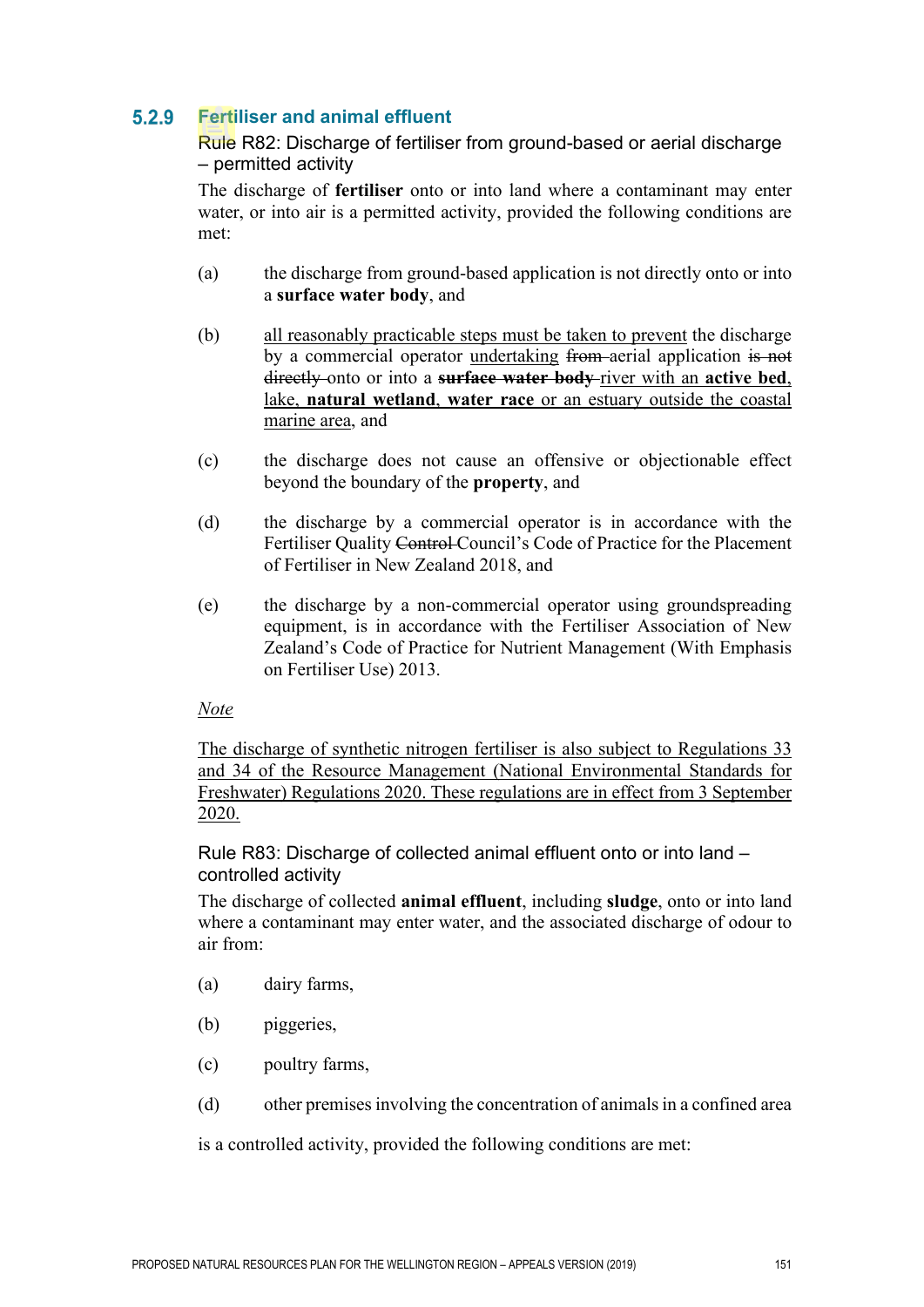- (e) the discharge is not located within:
	- (i) 20m of a **surface water body**, the coastal marine area, or **bore** used for water abstraction for potable supply, or
	- (ii) 20m of the boundary of the **property**, unless the agreement of the adjacent landowner is obtained, or
	- (iii) a **community drinking water supply protection area** as shown on Map 26, Map 27a, Map 27b or Map 27c, and
- (f) the **animal effluent** collection, storage and treatment facilities (including, sumps and ponds) are sealed. The permeability of the sealing layer shall not exceed  $1x10^{-9}$  m/s, and
- (g) the capacity of the **animal effluent** storage and treatment facilities (including sumps and ponds) shall be sufficient to provide for deferred irrigation when the **field capacity** of the soil is exceeded, and
- (h) the discharge of odour is not offensive or objectionable beyond the boundary of the **property**.

*Matters of control*

- 1. Effluent discharge rates and volume, including in relation to the infiltration rate and water storage capacity of the soil
- 2. Maximum effluent volume
- 3. Nutrient loading rates
- 4. Design, volume, construction and maintenance of the collection (including **stormwater** collection), storage and discharge system
- 5. Effluent storage volume to allow for the deferred irrigation during periods of prolonged wet weather
- 6. Procedures for desludging the system and applying **sludge** to land
- 7. Odour mitigation methods
- 8. Contingency plans for prolonged wet weather, mechanical failure or other emergencies
- 9. Measures to avoid adverse effects on **mana whenua** values or sites of significance
- 10. Effects on groundwater and surface water quality

#### *Notification*

In respect of Rule R83, applications are precluded from public notification (unless special circumstances exist).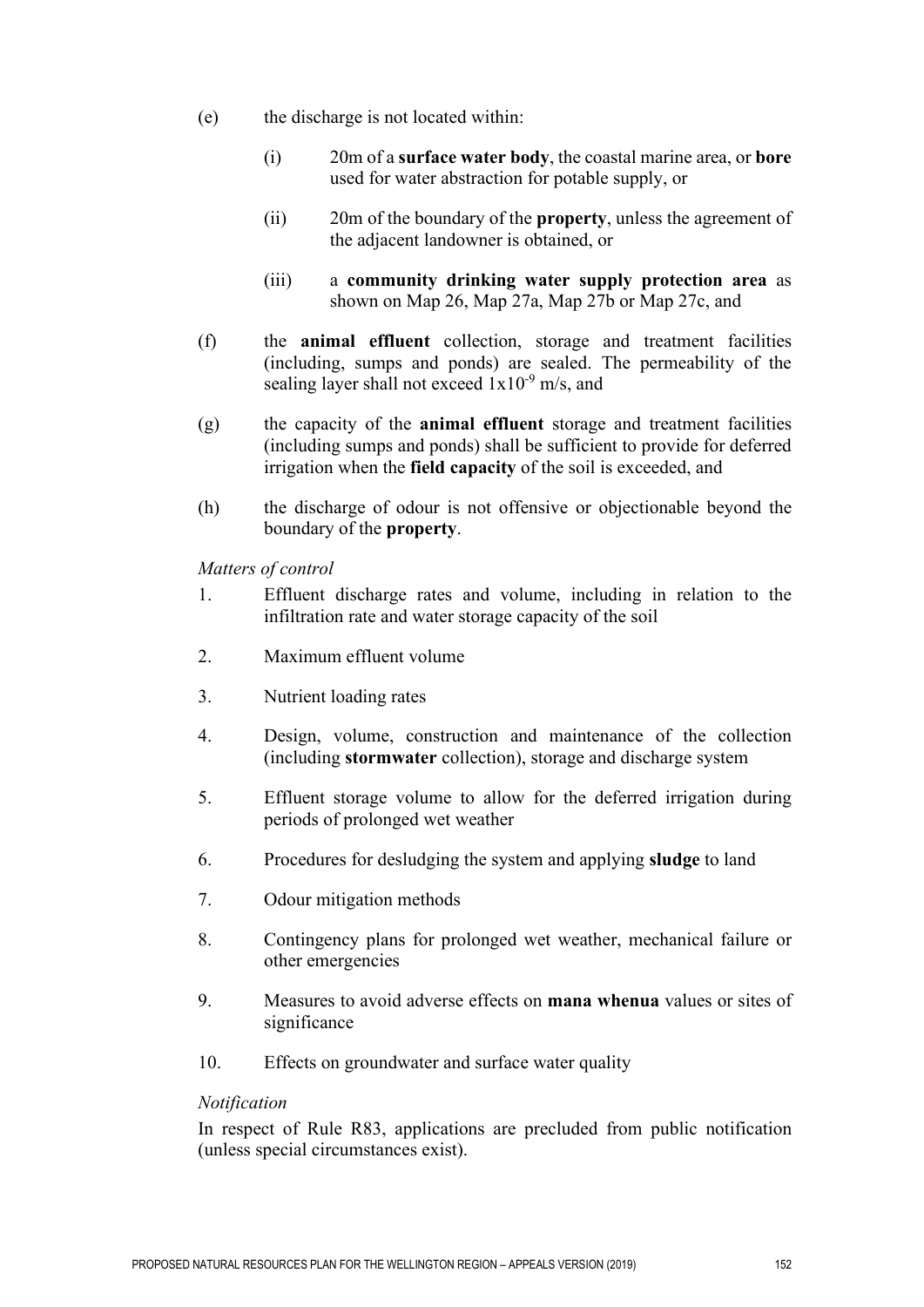# Rule R84: Discharge of collected animal effluent to water – non-complying activity



The discharge of collected **animal effluent** into water is a non-complying activity.

# **Compost, solid animal waste, silage and refuse**

Rule R85: Discharge of compost or solid animal waste to land – permitted activity

The discharge of **compost** or **solid animal waste** onto or into land, where a contaminant may enter water, and the associated discharge of odour to air, is a permitted activity provided the following conditions are met:

- (a) the discharge of **compost** or **solid animal waste** is not located within 5m of a **surface water body**, coastal marine area, or **bore** used for water abstraction for potable supply, and
- (b) The discharge of **solid animal waste** is not located between 5m and 20m of a **bore** used for a **community drinking water supply**, or within a **community drinking water supply protection area** as shown on Map 26, Map 27a, Map27b or Map27c, and
- (c) the discharge shall not enter a **surface water body**, and
- (d) nitrogen loading on the discharge area from the discharge is less than 150kg N/ha/year, and
- (e) the **compost** or **solid animal waste** shall be spread evenly on the land, and there shall be no subsequent discharge event until **compost** or **solid animal waste** from a previous discharge event is not visible in the land surface, and
- (f) the discharge of odour is not offensive or objectionable beyond the boundary of the **property**.

## *Note*

The manufacture and storage of **compost** is controlled by Rule R90.

# Rule R86: Discharge of compost or solid animal waste to land – restricted discretionary activity

The discharge of **compost** or **solid animal waste** onto or into land, where a contaminant may enter water, and the associated discharge of odour into air that is not permitted by Rule R85 is a restricted discretionary activity.

Matters for discretion

- 1. Set-back distances from any **surface water body**, coastal marine area, or **bore** used for water abstraction for potable supply
- 2. Discharges to water-logged or flooded land
- 3. Effects on water quality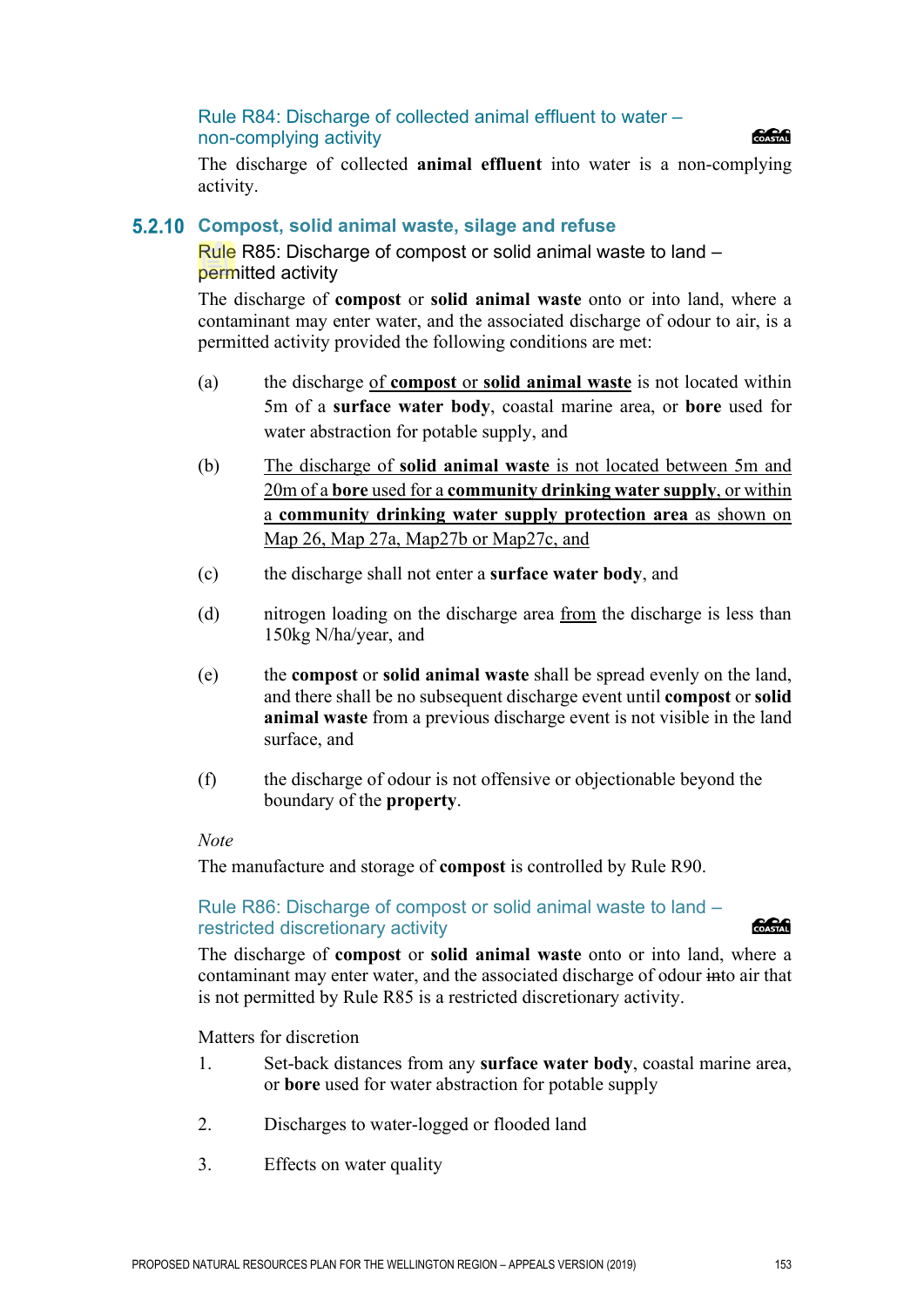# 4. Discharge of odour

# Rule R90: Manufacture and storage of silage and compost, and storage of solid animal waste – permitted activity

The discharge of contaminants onto or into land, or onto or into land where a contaminant may enter water, and the associated discharge of odour to air, from the manufacture and storage of **silage** or **compost**, or storage of **solid animal waste** is a permitted activity, provided the following conditions are met:

- (c) the manufacture and storage area shall not be located within 20m of a **surface water body**, coastal marine area, or **bore** used for water abstraction for potable supply, and
- (d) the discharge does not contain:
	- (i) **hazardous substances**, or
	- (ii) **wastewater**, sludge and other human sewage material, industrial waste, offal or dead animal matter, and
- (c) there shall be no discharge of leachate to water from a manufacturing or storage area, and
- (d) **stormwater** is prevented from entering into the manufacturing or storage area, and
- (e) the walls and floor of a permanent pit or bunker for the storage of **silage**  or **solid animal waste** shall have an impermeable lining able to withstand corrosion, and
- (f) the base of a silage stack storage area shall be constructed of compacted clay or compacted hardfill to **minimise** seepage of contaminants into land, and the base of the storage area shall be located at least 0.6m above the seasonally highest water table at the site, and
- (g) the manufacture and storage of **compost** at an industrial or trade premise shall be undertaken on an impermeable surface, and
- (h) the discharge of odour is not offensive or objectionable beyond the boundary of the **property**.

## *Note*

Permission may be required from the relevant city or district council in respect of other legislation or bylaws.

The discharge of **compost** to land is controlled by Rules R85 and R86.

## Rule R89: Farm refuse dumps – permitted activity

The discharge of contaminants onto or into land, or into land where a contaminant may enter water, and the associated discharge of odour to air, from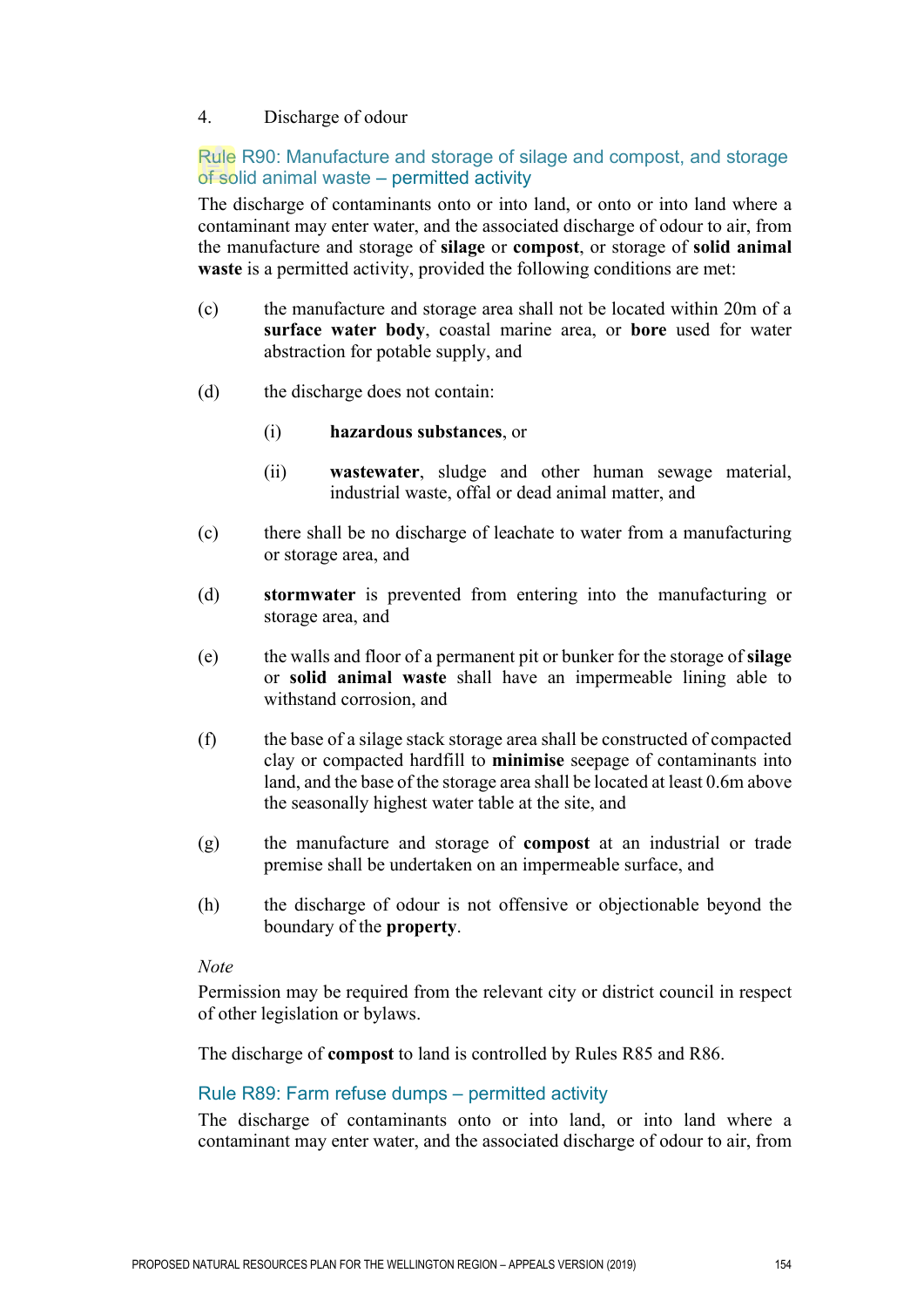a new **farm refuse dump** is a permitted activity, provided the following conditions are met:

- (a) the contents of the **farm refuse dump** is from the **property** where the farm dump is located, and
- (b) the total volume of **farm refuse dump** capacity available on a **property** at any time shall not exceed 50m<sup>3</sup>, and
- (c) the **farm refuse dump** is located:
	- (i) on a **property** that is over 20ha, or
	- (ii) in a hole excavated in silty or clay soils, or
	- (iii) where no kerbside community collection is available or the **property** is located more than 20km by road from a transfer station, and
- (d) the **farm refuse dump** is not located within:
	- (i) an area prone to flooding or ponding, or
	- (ii) 50m of a **surface water body**, coastal marine area, gully, **bore** used for water abstraction for potable supply, or boundary of the **property**, or
	- (iii) a **community drinking water supply protection area** as shown on Map 26, Map 27a, Map 27b, or Map 27c, and
- (e) the base of the **farm refuse dump** is 0.6m above the seasonally highest water table, and
- (f) the discharge does not contain:
	- (i) **hazardous substances**, or
	- (ii) **wastewater**, and
- (g) there is no burning of the contents of a **farm refuse dump**, and
- (h) the size and location is recorded, using GPS or mapped to an accuracy of at least 50m at a scale of 1:50,000; and a copy of this information made available to the Wellington Regional Council upon request, and
- (i) the **farm refuse dump** is re-contoured and re-vegetated to a condition that is compatible with the surrounding land within six months of completion, and
- (j) the discharge of odour is not offensive or objectionable beyond the boundary of the **property**.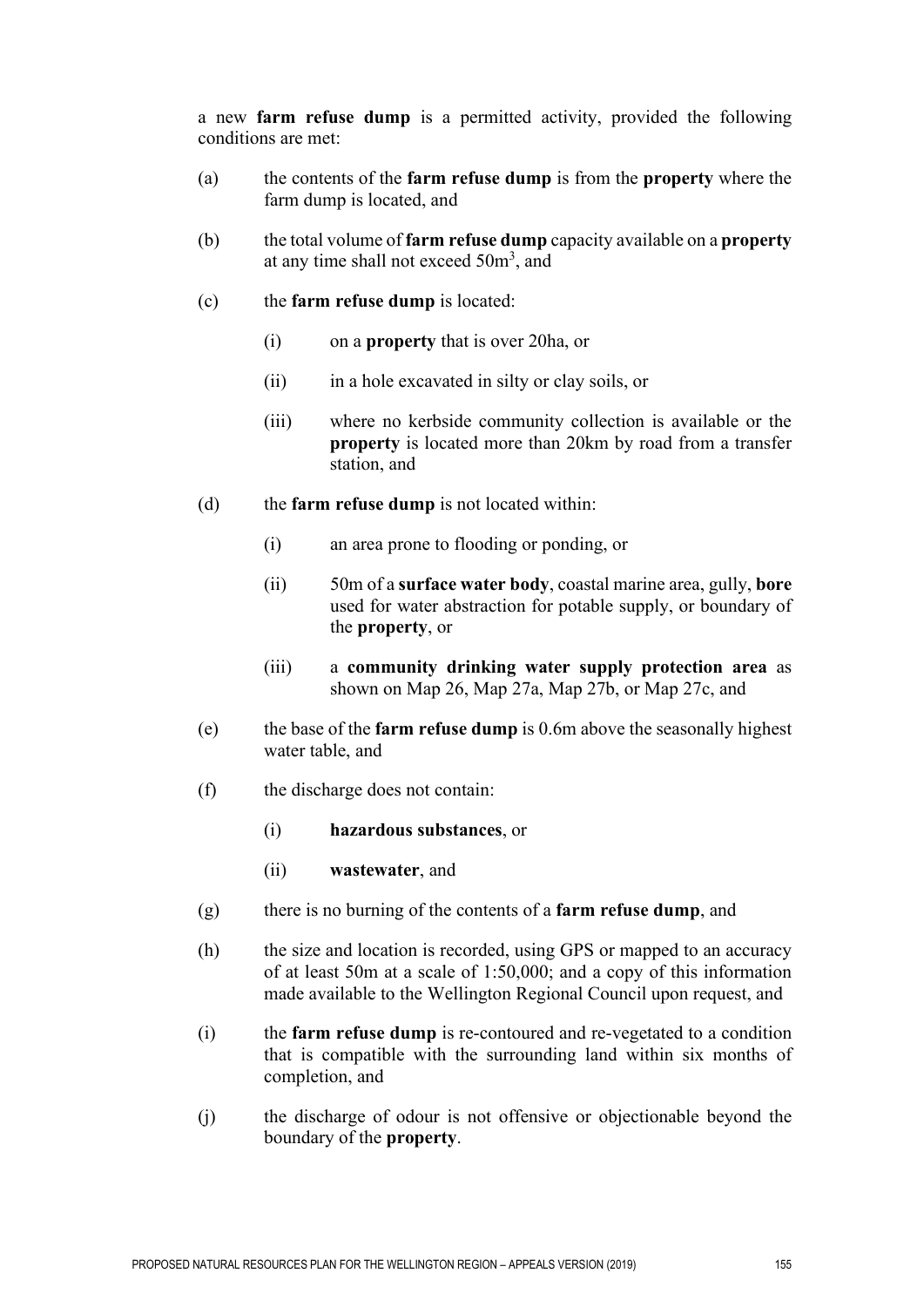# Rule R91: Offal pit – permitted activity

The discharge of contaminants onto or into land, or onto or into land where a contaminant may enter water, and the associated discharge of odour to air, from a new **offal pit** is a permitted activity, provided that the following conditions are met:

- (a) the **offal pit** shall only contain dead animal matter from the **property** where the **offal pit** is located, and
- (b) the **offal pit** shall not be located within:
	- (i) 50m of a **surface water body**, coastal marine area, or **bore** used for water abstraction for potable supply, and
	- (ii) an area prone to flooding or ponding, and
- (c) the **offal pit** shall be located in silty or clay soils, and
- (d) the bottom of the **offal pit** is 0.6m above the seasonally highest water table, and
- (e) **stormwater** is prevented from entering the **offal pit**, and
- (f) the location is recorded, by GPS or mapped to an accuracy of at least 50m at a scale of 1:50,000; and a copy of this information is made available to the Wellington Regional Council upon request, and
- (g) the **offal pit** is re-contoured and re-vegetated to a condition that is compatible with the surrounding land within six months of completion, and
- (h) the discharge of odour is not offensive or objectionable beyond the boundary of the **property**, and
- (i) the **offal pit** is not located in a **community water drinking water protection area** as shown on Map 26, Map 27, Map 27b, and Map 27c.

# **Cleanfill material**

# Rule R70: Cleanfill material – permitted activity

The discharge of **cleanfill material** onto or into land, or onto or into land where a contaminant may enter water, is a permitted activity, provided the following conditions are met:

- (a) the **cleanfill material** is not located within 20m of a **surface water body**, or **bore** used for water abstraction for potable supply, and
- (b) the **cleanfill material** is located to avoid being undermined or eroded by **natural processes** or being inundated from coastal or river flooding, and
- (c) the **cleanfill material** shall be 0.6m above the seasonally highest water table, and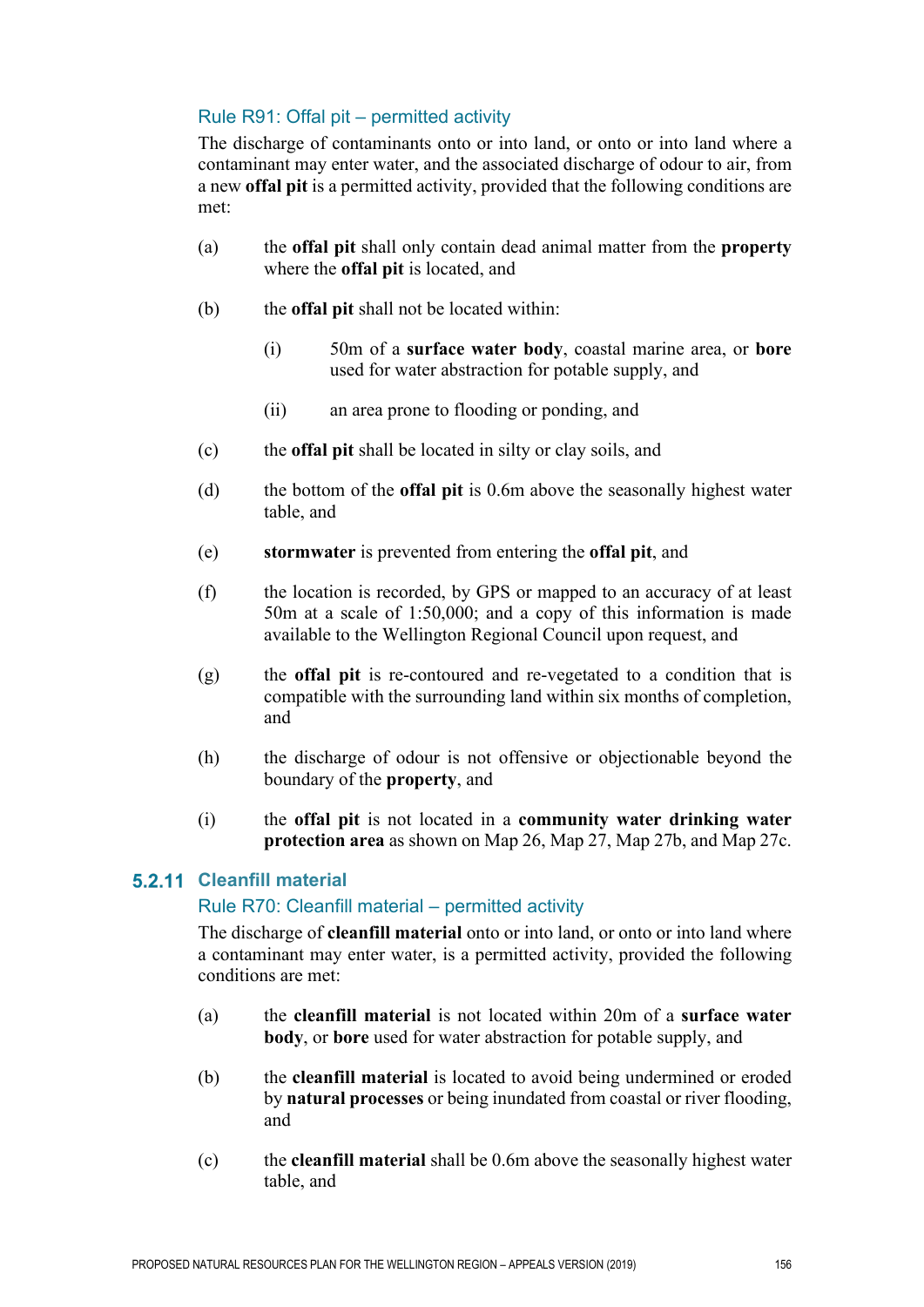- (d) the **cleanfill material** shall be managed (siting, design and operation) in accordance with Sections 5-8 in *A Guide to the Management of Cleanfills (2002)*, and
- (e) the volume of **cleanfill material** deposited at a **property** shall not exceed  $400m^3$ , per 12 month period, and
- (f) the volume and origin of the **cleanfill material** and the date the material has been deposited on this **property**, is recorded using GPS or mapped to an accuracy of at least 50m at a scale of 1:50,000; and a copy of this information is made available to the Wellington Regional Council upon request, and
- (g) the **cleanfill material** shall be **stabilised** and re-vegetated within six months of completion of the activity.

Permission may be required from the relevant city or district council in respect of the Building Act 1991 or other legislation or bylaws.

Rule R27 is applicable for the associated discharge to air from cleanfill material.

# **Contaminated land and hazardous substances**

## Rule R54: Detailed site investigation – permitted activity

The use of land to undertake a detailed site investigation of contaminated land and any associated discharge into air is a permitted activity, provided the following conditions are met:

- (a) the investigation is undertaken in accordance with Contaminated Land Management Guidelines No. 5: Site Investigation and Analysis of Soils (2011), and
- (b) the investigation is reported in accordance with the Contaminated Land Management Guidelines No. 1: Reporting on Contaminated Land (2011), and
- (c) a copy of the report is provided to the Wellington Regional Council within two months following the completion of the investigation.

# Rule R55: Discharges from contaminated land – permitted activity

The discharge of a contaminants from contaminated land where a contaminant may enter water is a permitted activity provided the following conditions are met:

- (a) a detailed site investigation has been undertaken, reported and provided to Wellington Regional Council in accordance with Rule R54, and
- (b) the results of the detailed site investigation report concludes indicates that the discharge does not pose unacceptable risks to human health or the environment – on-site or off-site is highly unlikely to be a risk to human health or the environment at present or in the future, or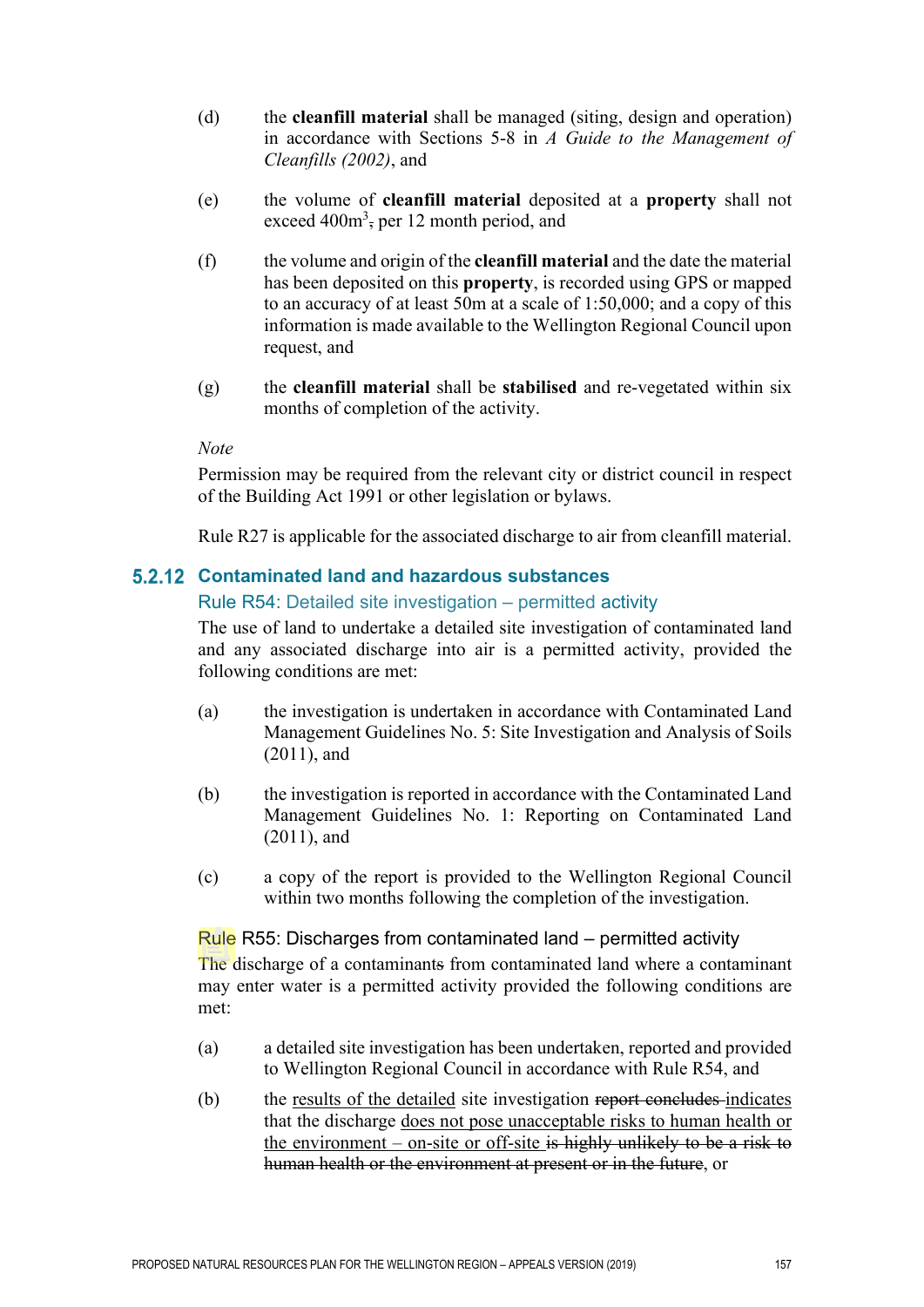- (c) the discharge from **SLUR Category III land or SLUR Category IV land** does not, or is not likely to, result in:
	- (i) groundwater quality exceeding the maximum acceptable value (MAV) in the *Drinking-Water Standards New Zealand 2005 (Revised 2008)* or 50% of the MAV in a **community drinking water supply protection area** shown on Maps 26, 27a, 27b or 27c at the following locations*:*
		- 1. at the **property** boundary, or within 50m from the source of the discharge, whichever is the lesser distance, or
		- 2. in an existing **bore** within the **property** boundary or within 50m from the source of the discharge, whichever is the lesser distance, used to abstract water for any use other than water quality monitoring,
	- (ii) water quality in a **surface water body** within the **property** boundary or within 50m from the source of the discharge, whichever is the lesser distance, exceeding a value in Schedule W the Australian and New Zealand Environment and Conservation Council Guidelines for Fresh and Marine Water Quality (2000) for the protection of 95% of species.
- (d) The water quality exceeding 50% of the maximum acceptable value in the *Drinking Water Standards New Zealand 2005 (Revised 2008)* where the **SLUR category III land** is located within a **community drinking water supply protection area** shown on Maps 26, 27a, 27b, or 27c.

Rule R56: Investigation of, or discharges from contaminated land – discretionary activity

The use of land to undertake a detailed site investigation of contaminated land that is not permitted by Rule R54, or the discharge of a contaminants from **SLUR Category III land** or **SLUR Category IV land** where a contaminant may enter water, that is not permitted by Rule R54 or Rule R55 is a discretionary activity.

# **Vertebrate toxic agents**

# Rule R87: Land-based discharge of vertebrate toxic agents – permitted activity

The discharge of **vertebrate toxic agents (**except **rotenone),** onto or into land, or onto or into land where it may enter water, via land-based methods is a permitted activity, provided the following conditions are met:

- (a) the substance and discharge technique or method is approved for use by the Hazardous Substances and New Organisms Act 1996 and the use and discharge of the substance is in accordance with all controls of the approval, and
- (b) the discharge is not located within 20m of a **bore** used for water abstraction for potable supply, and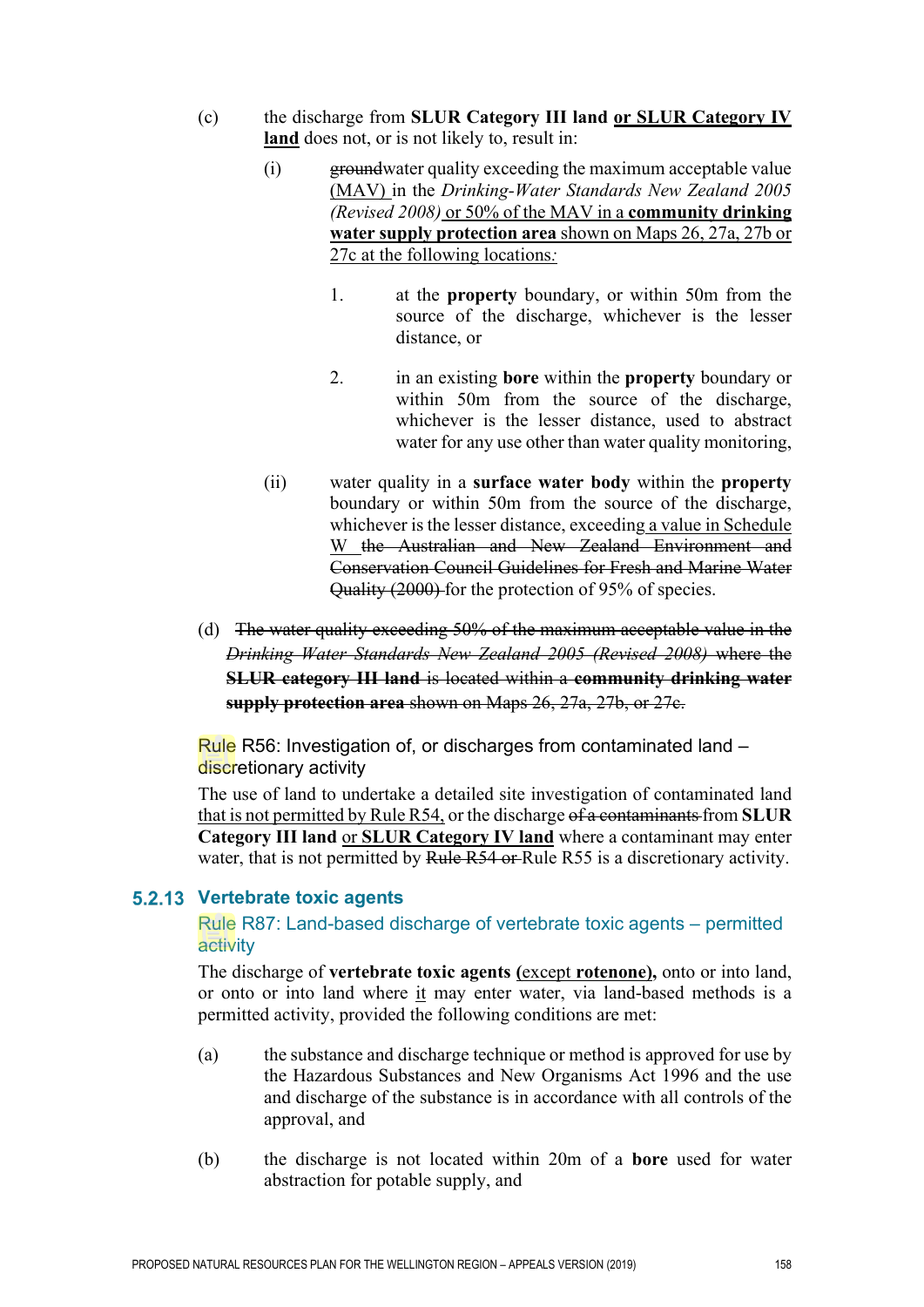(c) where the **vertebrate toxic agent** is applied to public land, signs shall be placed for the duration of any residual effects of the pesticide at all public lines of approach to the discharge area. The signs shall identify the pesticide(s) applied, the date of discharge and the precautions, if any, that people using the area should take.

# *Note*

This rule does not apply to any vertebrate toxic agent that is exempt from section 15 of the RMA under the Resource Management (Exemption) Regulations 2017.

# Rule R88: Aerial discharge of vertebrate toxic agents – controlled activity

The discharge of a **vertebrate toxic agent** (except **rotenone**) onto or into land, or onto or into land where and where it may enter water, and the associated discharge into water, by aerial discharge is a controlled activity, provided the following conditions are met:

- (a) the substance and the discharge technique or method is approved for use under the Hazardous Substances and New Organisms Act 1996 and the use and discharge of the substance is in accordance with all controls of the approval, and
- (b) the discharge is not onto a roof or other structure used to collect drinking water.

# *Matters of control*

- 1. Advice and information to people and authorities in and adjacent to the discharge area, including flight paths and accidental discharge into water
- 2. Discharge methods, systems and management processes to prevent fugitive discharges and the recording of discharge areas
- 3. Navigational guidance systems

## *Notification*

In respect of Rule R88, applications are precluded from public notification (unless special circumstances exist).

## *Note*

The rule does not apply to any vertebrate toxic agent that is exempt from section 15 of the RMA under the Resource Management (Exemption) Regulations 2017.

# **Wastewater from ships and offshore installations, and biofoul cleaning**

Rule R63: Wastewater from ships and offshore installations – permitted<br>activity activity

The discharge of **wastewater** into coastal water from a ship greater than 500 tonnes, or an offshore installation outside the **harbour and pilotage limit** as shown on Map 49 is a permitted activity.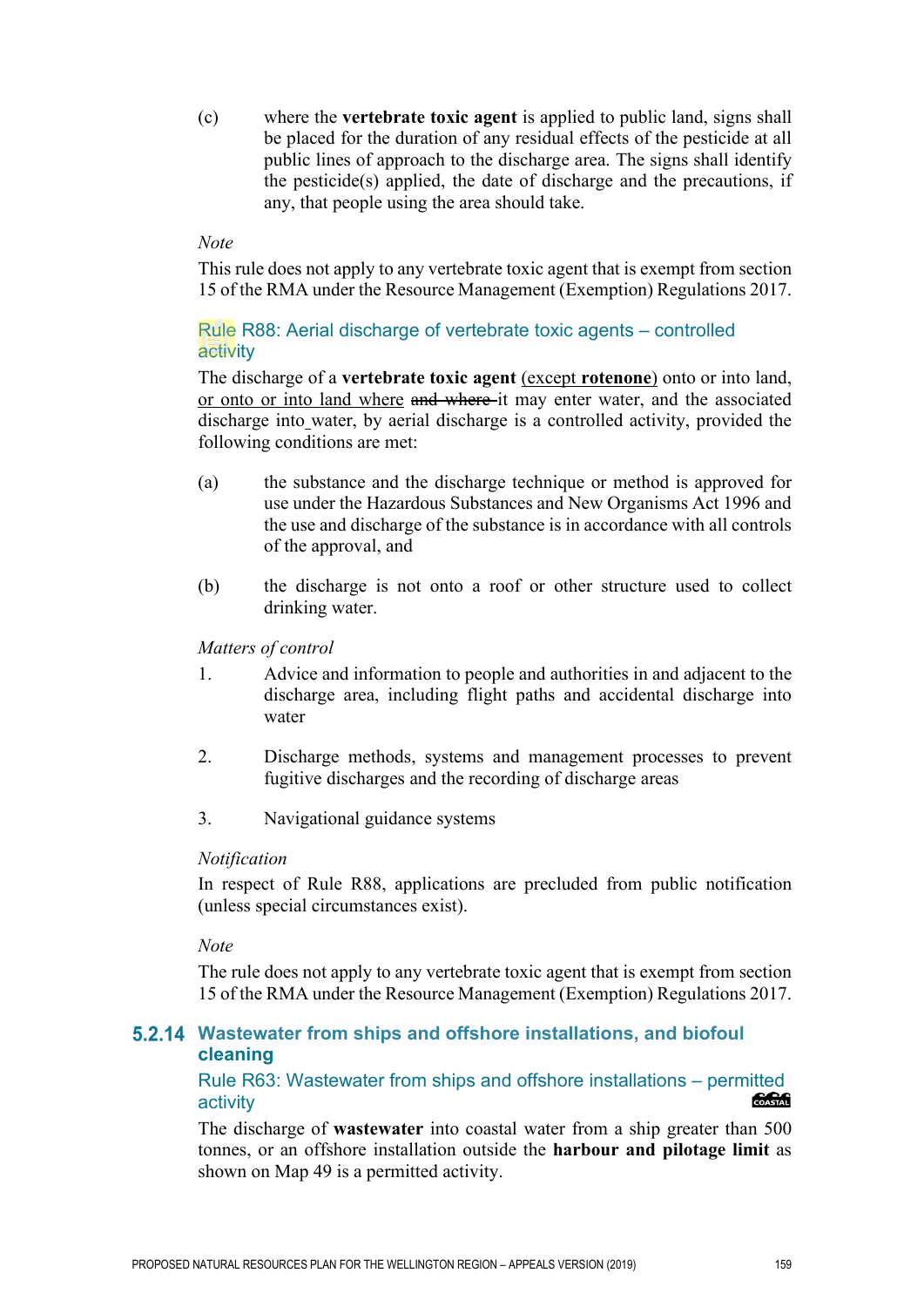Also see the requirements of the Resource Management (Marine Pollution) Regulations 1998 in sections 11, 12 and 12A in relation to the discharge of wastewater from ships and offshore installations into coastal water.

# Rule R64: Wastewater from ships and offshore installations – non-complying activity

The discharge of **wastewater** into coastal water from a ship greater than 500 tonnes, or an offshore installation, inside the **harbour and pilotage limit** shown on Map 49, and not controlled by sections 12 or 12A of the Resource Management (Marine Pollution) Regulations 1998, is a non-complying activity.

# Rule R65: In-water biofoul cleaning – permitted activity

**COASTAL** 

**COASTAL** 

The discharge of contaminants and biological material (including process water to which no contaminants have been added and which has been UV treated or filtered to 50 microns maximum) into coastal water from **in-water cleaning** of **biofouling** from a vessel, moveable structure or navigation aid, in the coastal marine area, is a permitted activity provided the following conditions are met:

- (a) the **anti-foul coating** on the vessel, moveable structure or navigation aid shall not have exceeded its planned service life as specified by the manufacturer, and
- (b) the cleaning method shall be undertaken in accordance with the coating manufacturer's recommendations, and
- (c) the cleaning of microfouling and goose barnacles may occur without capture, and
- (d) for macrofouling less than or equal to 2 on the Level of Fouling Rank the cleaning shall ensure minimal release, using best available technology, capture any biological material greater than 50µm in diameter, with any captured cleaning debris disposed of at an approved landfill, and
- $(e)$  for macrofouling not within (d) the cleaning shall capture any biological material greater than 50 $\mu$ m in diameter, with any captured cleaning debris disposed of at an approved landfill, and
- (f) if any person suspects that harmful or unusual aquatic species (including species designated as unwanted organisms or pests under the Biosecurity Act 1993) are to be found, that person shall take the following steps:
	- (i) any cleaning activities commenced shall cease immediately, and
	- (ii) the Wellington Regional Council Harbourmaster and the Ministry of Primary Industries shall be notified without unreasonable delay, and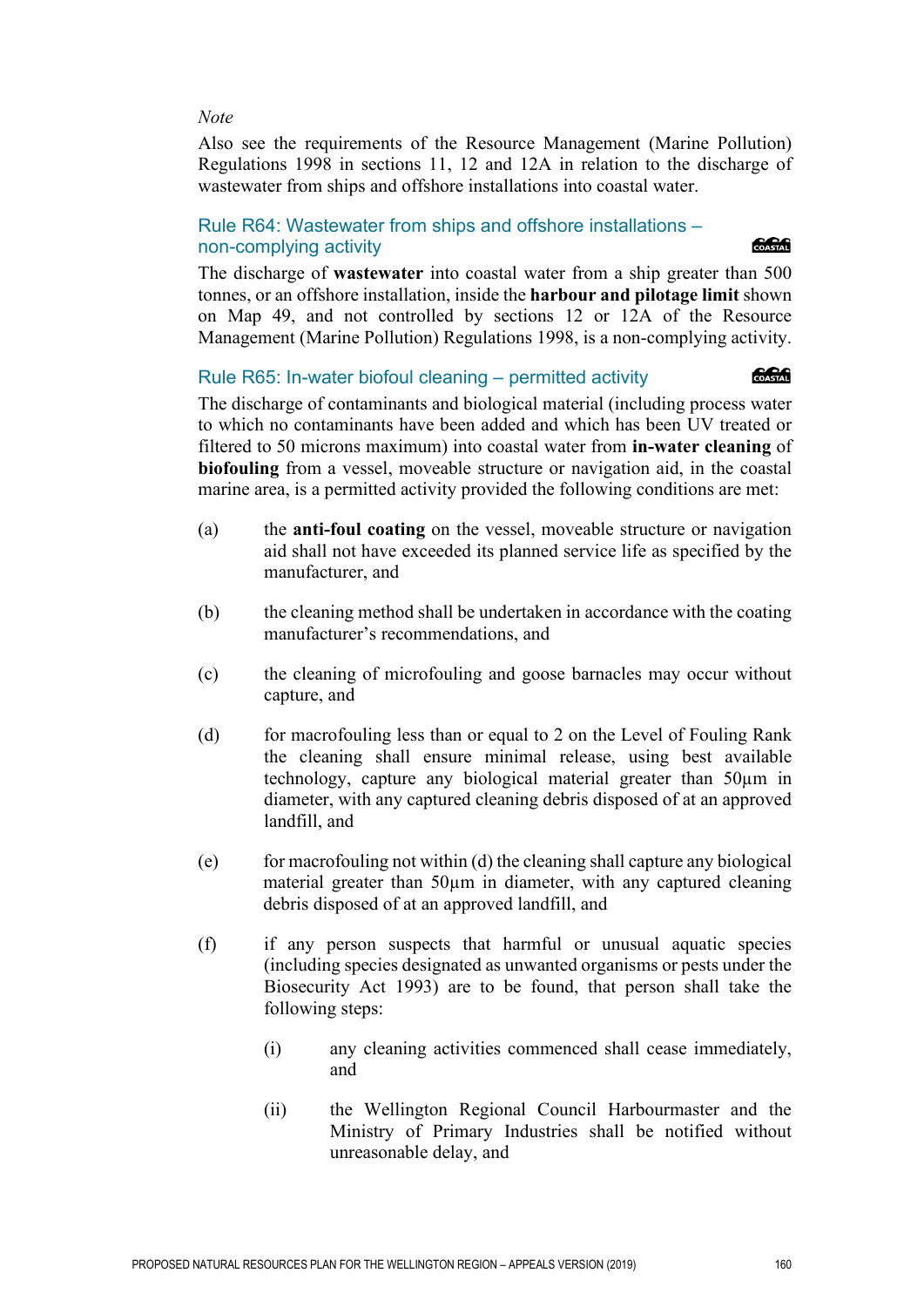(iii) the cleaning may not recommence until notified by the Wellington Regional Council to do so.

#### *Notes*

- 1. For the purposes of Rule R65 any terms not defined in Section 2 of the Natural Resources Plan, guidance is provided in the *Anti-Fouling and In-Water Cleaning Guidelines (June 2013)*.
- 2. International vessels arriving in New Zealand waters will have additional obligations under the Craft Risk Management Standard: Biofouling on Vessels Arriving to New Zealand (May 2014).

#### Rule R66: In-water biofoul cleaning – discretionary activity

**Concrete** 

The discharge of contaminants and biological material into coastal water from **in-water cleaning** of **biofouling** from a vessel, moveable structure or navigation aid that is not permitted by Rule R65 is a discretionary activity.

*Note* 

For the purposes of Rule R66, guidance is provided in the *Anti-Fouling and In-Water Cleaning Guidelines (June 2013)*.

# **5.2.15 All other discharges**

Rule R42: Minor discharges – permitted activity

**Concrete** 

The discharge of a contaminants into water, or onto or into land where it may enter water that is not <del>permitted, controlled, restricted discretionary,</del> discretionary, non-complying or prohibited specifically provided for by any other rule in this Plan is a permitted activity provided the following conditions are met:

- (a) the contaminant is not a **hazardous substance**
- (b) where the discharge is onto or into land where it may enter groundwater,
	- (i) the discharge is not located within 50m 20m of a **bore** used for water abstraction for potable supply or stock water, and
	- (ii) where the discharge is a **point source discharge**, the discharge shall not cause an adverse effect beyond the boundary of the **property**, and
- (c) where the discharge may enters a **surface water body** or coastal water,
	- (i) the concentration of total suspended solids in the discharge shall not exceed:
		- 1.  $50g/m<sup>3</sup>$  where the discharge enters a site or habitat identified in Schedule A (outstanding water bodies), Schedule C (mana whenua), Schedule F1 (rivers/lakes), Schedule F3 (significant wetlands), or Schedule F4 (coastal sites) or Schedule H1 (contact recreation), except when the background total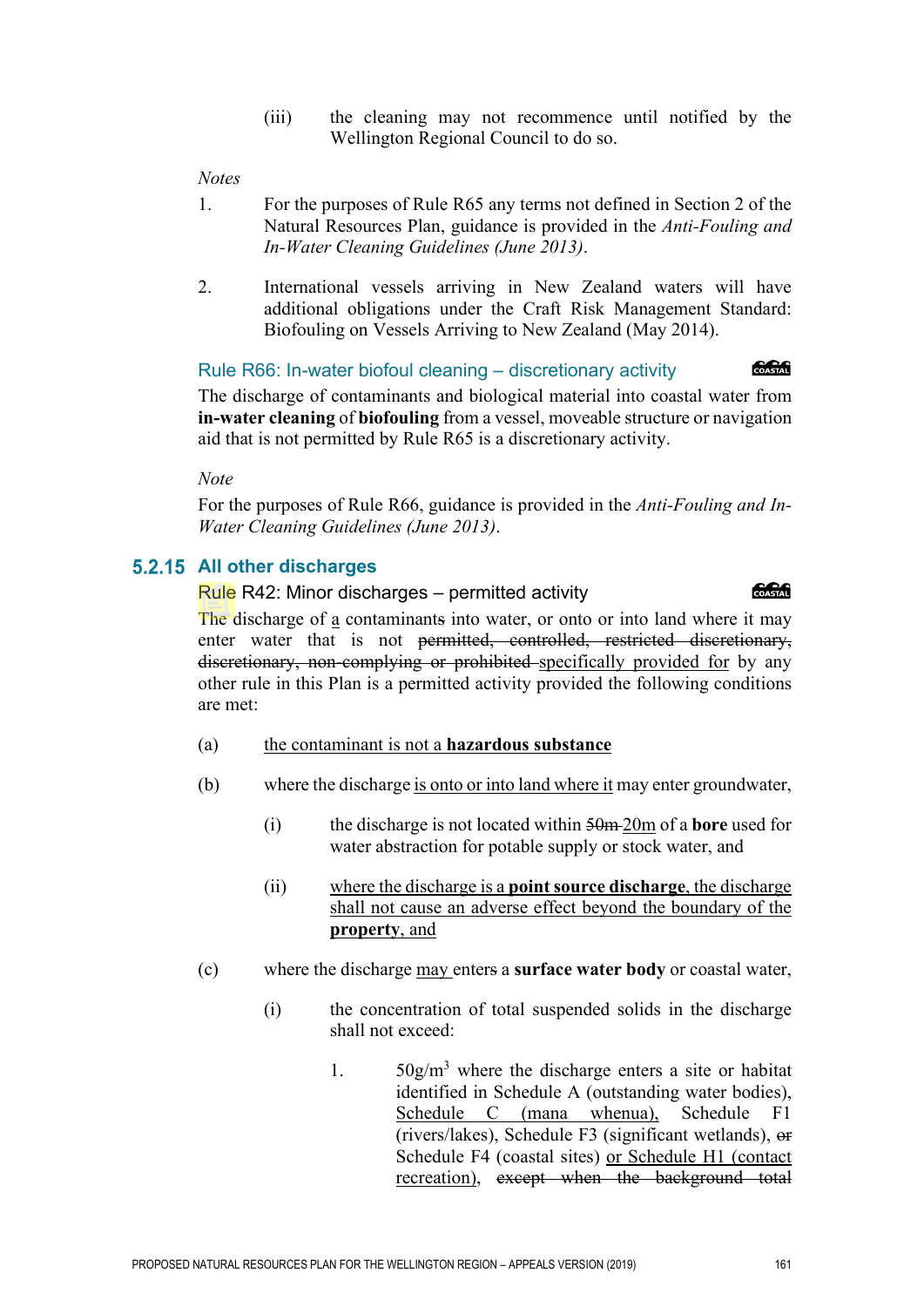suspended solids concentration in the receiving water is greater than  $50g/m^3$  in which case the decrease in water clarity after the **zone of reasonable mixing** shall not exceed 20%, or

2.  $100g/m<sup>3</sup>$  where the discharge enters any other water, except when the background total suspended solids concentration in the receiving water is greater than  $100g/m<sup>3</sup>$  in which case the decrease in water clarity after the **zone of reasonable mixing** shall not exceed 33%, and

#### (c) if the discharge is from **dewatering**, the discharge is not from **contaminated land**, and

- (ii) the discharge shall not cause any erosion of the channel or banks of the receiving water body or the coastal marine area, and
- (iii) the discharge shall not give rise to the following effects after the **zone of reasonable mixing**:
	- 1. a change in the pH of  $\pm 0.5$ pH unit, or
	- 2. the production of conspicuous oil or grease films, scums or foams, or floatable or suspended materials, or
	- 3. any conspicuous change in the colour or visual clarity, or
	- 4. any emission of objectionable odour, or
	- 5. the fresh water is unsuitable for consumption by farm animals, or
	- 6. any significant adverse effects on aquatic life.

*Note* 

## Discharges related to **pumping tests** are provided for under Rule R139.

# Rule R69: Minor contaminants – permitted activity

The discharge of contaminants onto or into land that is not permitted, controlled, restricted discretionary, discretionary, non-complying or prohibited under any other rule in this Plan is a permitted activity provided the following conditions are met:

- (a) the contaminant shall not enter water, and
- (b) the contaminant shall not cause an adverse effect beyond the boundary of the **property**, and

*<u> SSSSS</u>*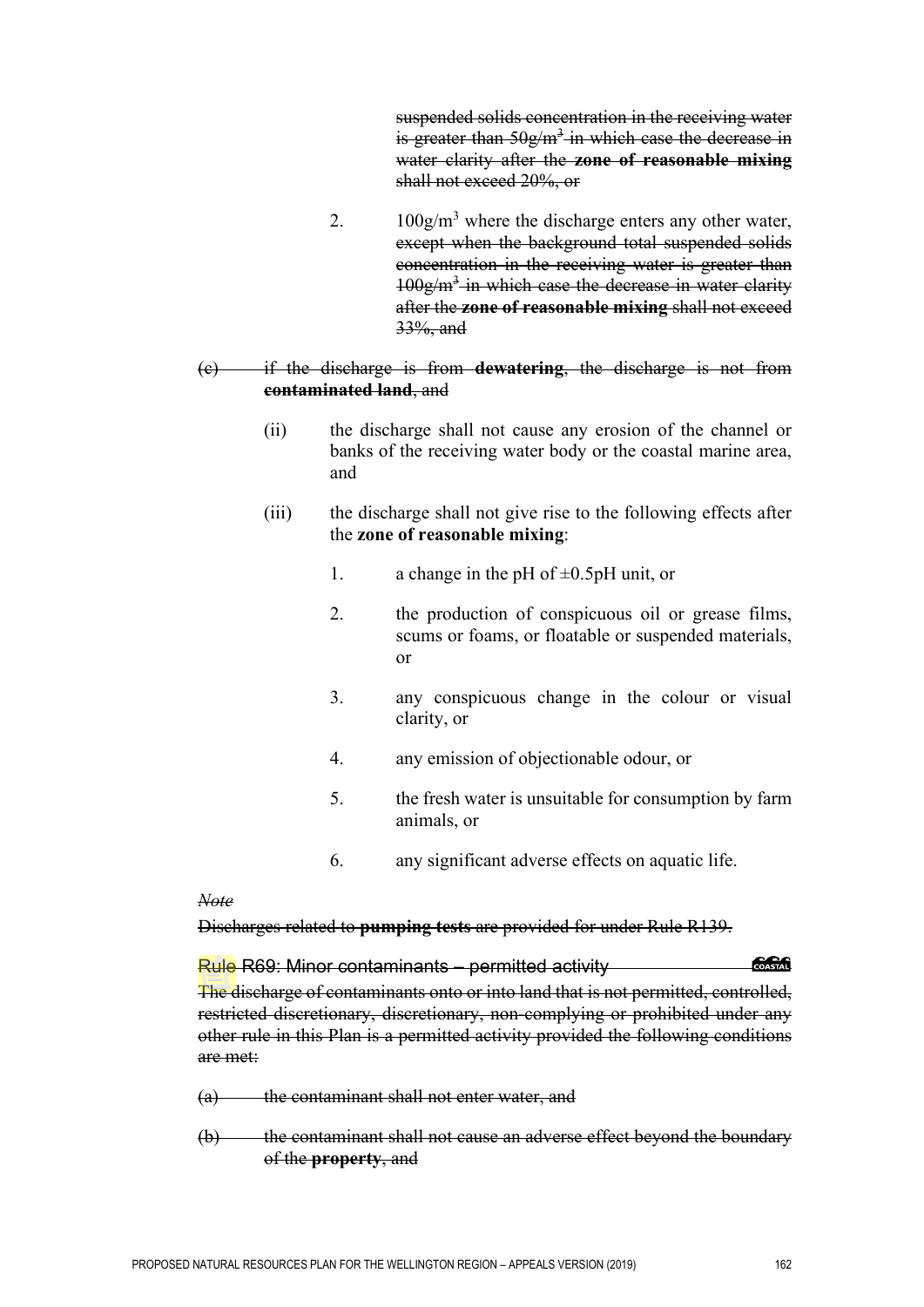#### (c) the contaminant is not a **hazardous substance**.

Rule R92: Discharges to land from a new pit latrine, a new farm refuse dump, a new offal pit, er-of collected animal effluent or solid animal waste within a community drinking water supply protection area – restricted discretionary activity

The discharge of a contaminant from a new **pit latrine**, a new **farm refuse**  dump, or a new offal pit,  $\theta$  of collected **animal effluent** or solid **animal waste**, onto or into land where a contaminant may enter water, that occurs within a **community drinking water supply protection area**, or is a discharge of **solid animal waste** that occurs between 5m and 20m of a **bore** used for a **community drinking water supply** is a restricted discretionary activity provided the following conditions are met:

- (a) any new **pit latrine** must meet the conditions of Rule R71, except condition (a)(ii)
- (b) any discharge of contaminants from a new **farm refuse dump** must meet the conditions of Rule R89, except condition (d)(iii)
- (c) any new **offal pit** must meet the conditions of Rule R91, except condition (i)
- (d) a discharge of collected **animal effluent** must meet the conditions of Rule R83, except condition (e)(iii)
- (e) a discharge of **solid animal waste** must meet the conditions of Rule R85, except condition (b).

*Matters for discretion*

1. Effects on water quality including **community drinking water supply** water quality

Rule R67: All other discharges to sites of significance – non-complying activity

The discharge of water or contaminants into water, or onto or into land where it may enter water:

- (a) in a site or habitat identified in Schedule A (outstanding water bodies), Schedule C (mana whenua), Schedule F1 (rivers/lakes), Schedule F3 (significant wetlands), Schedule F4 (coastal sites) or Schedule H1 (contact recreation), and
- (b) that is not a permitted, controlled, restricted discretionary, or discretionary activity under any rule in the Plan, or a non-complying activity under Rules R62, R84 or R64

is a non-complying activity.

#### Rule R68: All other discharges – discretionary activity



The discharge of water or contaminants into water, or onto or into land where it may enter water, that is not: